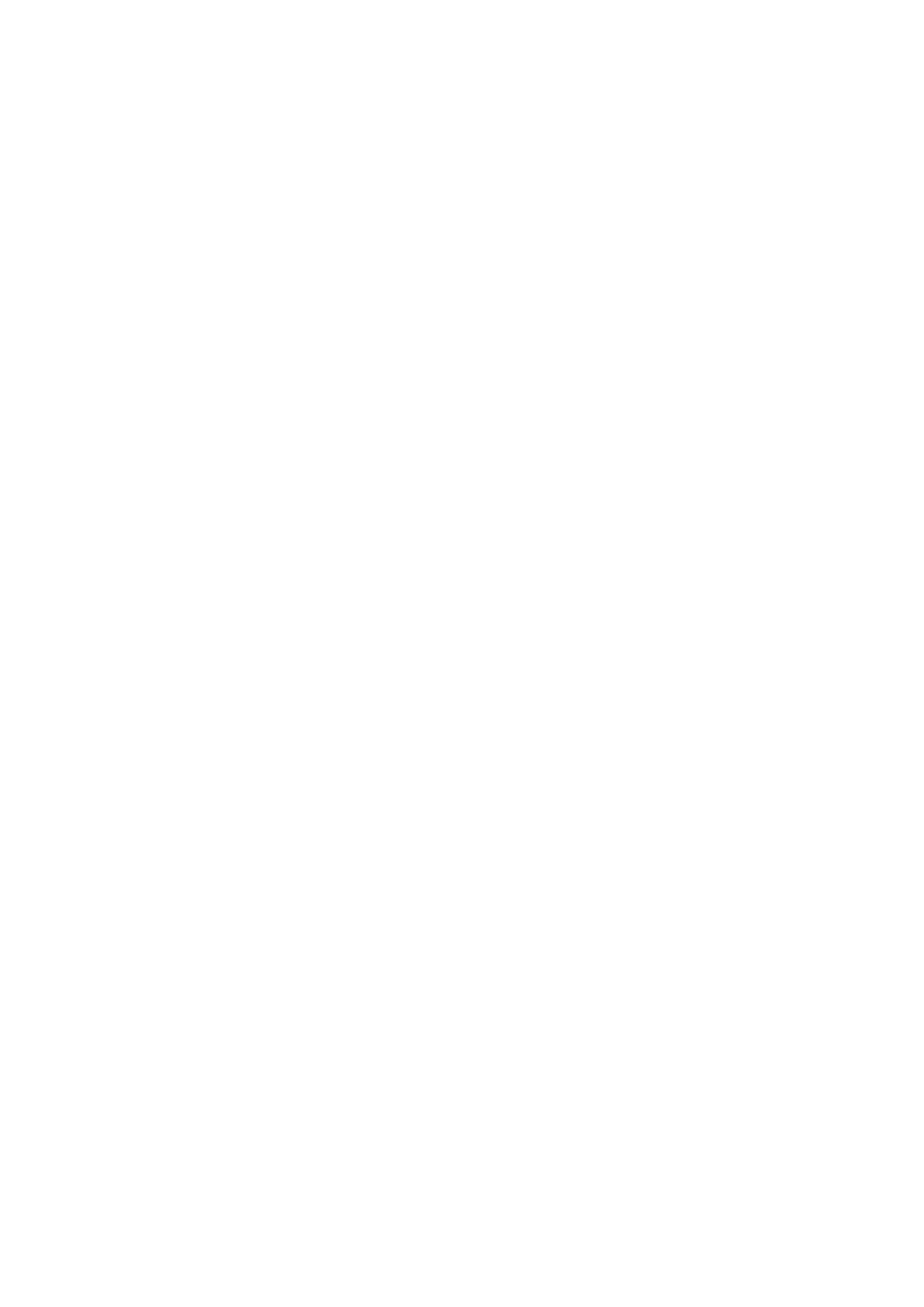## **PROPOSAL FOR INCLUSION OF SPECIES ON THE APPENDICES OF THE CONVENTION ON THE CONSERVATION OF MIGRATORY SPECIES OF WILD ANIMALS**

## **A. PROPOSAL:** Inclusion of the European eel (*Anguilla anguilla*) on CMS Appendix II

Summary: The European eel is one of 16 species within the family Anguillidae. It has a wide geographical range from Northern Norway to North Africa and the Mediterranean, and can be found in a broad range of aquatic habitats with varied salinities. Similar to other anguillid eels, they exhibit facultative catadromy; they are also panmictic and semelparous. These life history traits mean that they are susceptible to a range of threats, both in the marine and freshwater environments, and are challenging to manage and conserve. They are exploited from juvenile to adult life stages, however, fisheries are one of a number of proposed threats that also include changes in oceanic currents and/or climatic conditions; barriers to migration (including hydro-power stations which damage and/or kill eels); loss of freshwater habitat; disease (particularly the swimbladder parasite *Anguillicola crassus*); and poor condition of escaping adult eels.

There is significant concern of the status of the species due to a decline in recruitment, population and escapement of the species over the past four decades, and it is presently listed as 'Critically Endangered' on the IUCN Red List and Appendix II of CITES. European Union legislation was imposed in 2007 to ensure all member states had developed Eel Management Plans, to address these declines; however, to date, there is still great concern relating to the species' abundance amongst stakeholders. A listing on Appendix II of the CMS would provide additional support for improving collaborative management, conservation and monitoring of this species.

The Document is based on the work done by Dr Matthew Gollock and Dr David Jacoby on behalf of the Sargasso Sea Alliance.

**B. PROPONENT**: Government of the Principality of Monaco

## **C. SUPPORTING STATEMENT:**

- **1. Taxon**
- **1.1 Class:** Actinopterygii
- **1.2 Order:** Anguilliformes
- **1.3 Family:** Anguillidae
- **1.4 Genus:** Anguilla (Schrank, 1798)
- **Species:** A. anguilla (Linnaeus, 1758)

**1.5 Common Name:** English: European eel; Common eel; River eel; Weed eel French: Angèle; Anguille d'Europe; Anguille européenne; Anguille jaune; Civelle; Leptocéphale Spanish: Anguila; Anguila europea; Anguilla

*List of regional names adapted from Froese and Pauly (2005).*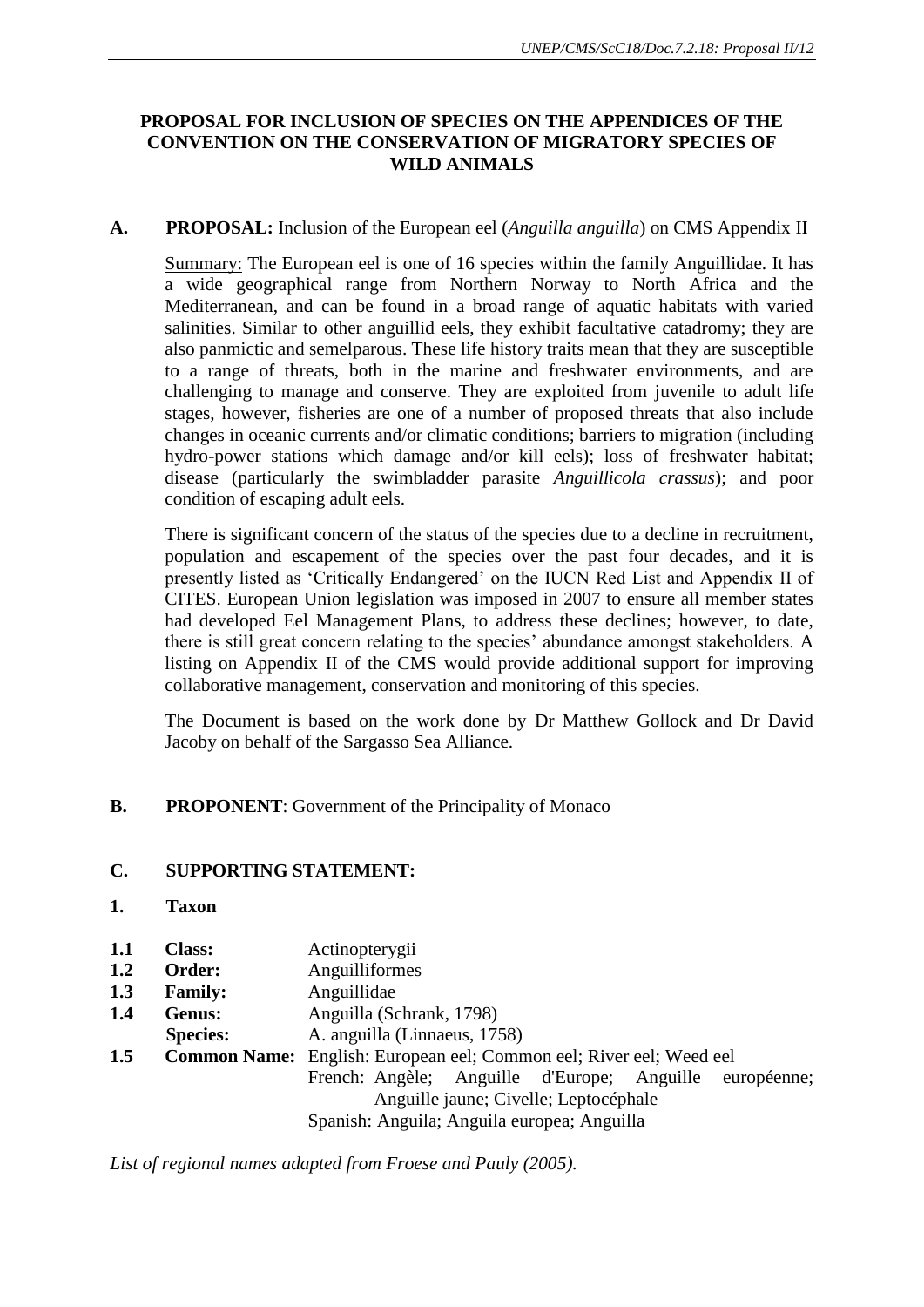| <b>Genus:</b>      | Anguilla         |
|--------------------|------------------|
| <b>Species</b>     | anguilla         |
| <b>Authority</b>   | (Linnaeus, 1758) |
| <b>Common name</b> | European eel     |



**Figure 1. The European eel (***Anguilla anguilla***) – image from FAO.**

There are a number of life stages (Figure 2) that have their own terminology and regional vernacular – leptocephalus, glass eel, elver, yellow eel and silver eel.



**Figure 2. Life cycle of the European eel (created by Rob Slapkauskas).**

It should be noted that there is a hybrid of the European eel and American eel (*Anguilla rostrata*) that is found almost exclusively in Iceland (Albert *et al.*, 2006).

## 2. Biological data

The anguillid eels (family Anguillidae) are part of the order Anguilliformes, which also includes the conger and moray eels, among others (Obermiller and Pfeiler 2003). There are 16 species of anguillid eels, and molecular analysis indicates that the European eel's closest relative is the American eel (*Anguilla rostrata*) (Teng et al., 2009) – this is unsurprising considering the proximity of their spawning locations (see below). DNA analysis is the best tool to distinguish between European eels and other species, but *A. rostrata* have fewer vertebrae than *A. anguilla* (102-112, usually 106-108, vs. 111-119, usually 114-116).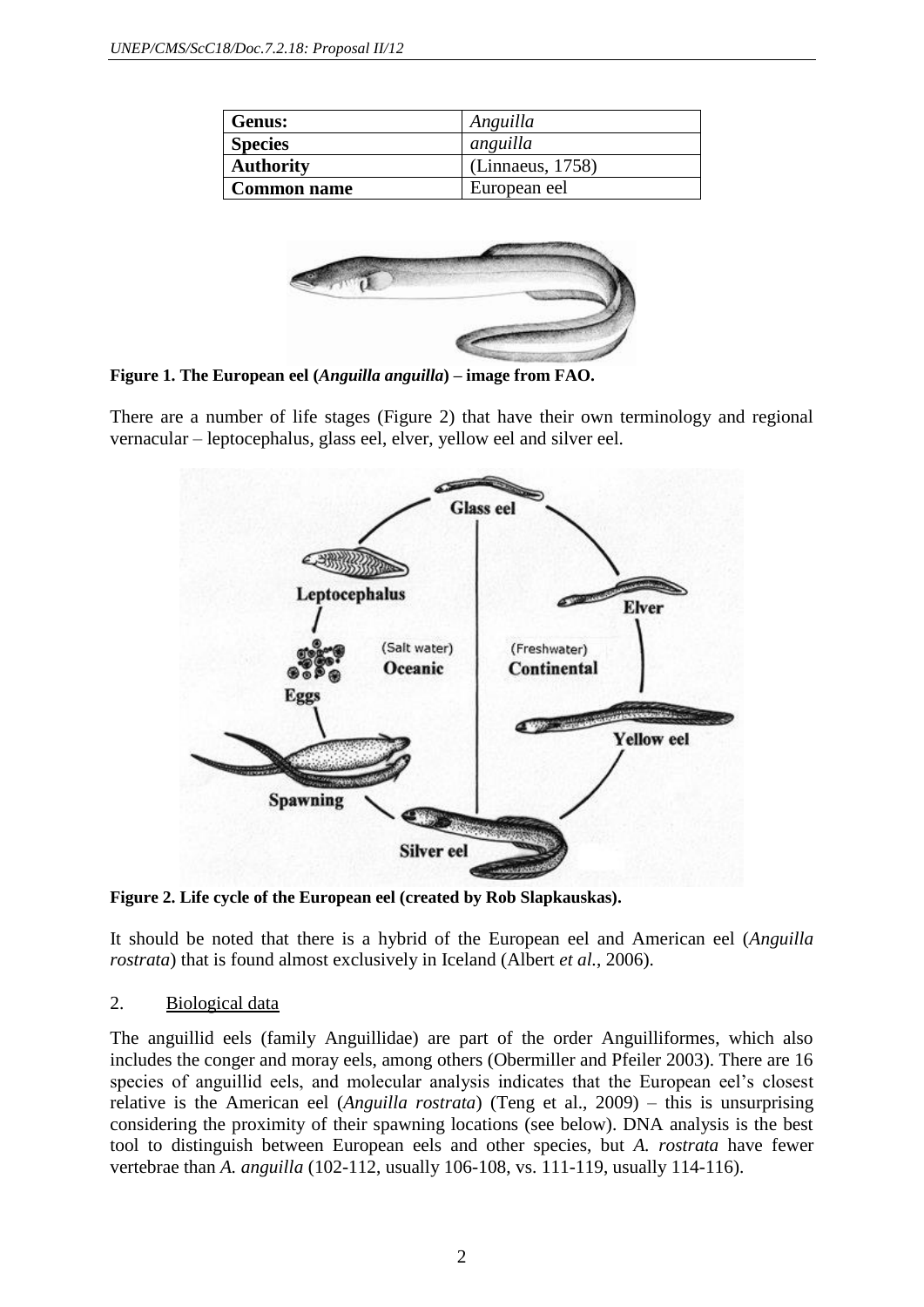As stated above, there are a number of phases in an eel's life that have specific terminology and these in turn have a specific morphology (Figure 2). After hatching, the marine larval leptocephalus stage is leaf-shaped and very different from the elongate shape most associated with the anguillids – indeed leptocephali were believed to be a separate species (*Leptocephalus brevirostris*) until 1896 (Grassi, 1896). During the migration the leptocephali grow and elongate to become transparent glass eels upon arrival at the continental shelf. As the glass eels grow and pigment – be it in freshwater or saline waters - they become elvers and then yellow eels; these are morphologically similar, distinguished primarily on size, with a bicolour counter-shade of yellow / brown / green dorsum and lighter ventrum. The final stage is the marine-migratory silver eel which is characterised by a darkened dorsum, silvery counter-shading and large eyes. The 'eel shape' that is associated with the glass eel onwards is characterised by well-developed eyes and jaws with the lower jaw often the longer; a single, long dorsal fin, remote from head; a long anal fin to just behind anus; the caudal fin confluent with both dorsal and anal fins; well-developed pectoral fins; pelvic fins are absent; paired gill openings presenting as small vertical slits at the base of the pectoral fins base; and a smooth tegument (Silvfergrip, 2009).

The European eel has a life history best described as 'facultatively catadromous'. True catadromy could be described as feeding and growing in freshwater, and breeding in the marine environment, however, the European eel's growth phase is often described as 'continental' as they are found in fresh, brackish and coastal waters. As such 'freshwater' is not believed to be essential to the continuation of the species – hence facultative catadromy. Breeding and spawning of the European eel occurs in the marine environment and this element is believed to be essential for the completion of the life cycle. While there is some understanding of the eel's continental life history, relatively little is known about its marine phase.

There are still no exact data about specific spawning sites, however, from, and building upon, work carried out by Johannes Schmidt in the early part of the  $20<sup>th</sup>$  Century (Schmidt, 1922) it has been deduced that spawning takes place in an elliptic zone, about 2,000 km wide in the Sargasso Sea, in the West Central Atlantic (approximately centred around 26°N 60°W). It should be noted that the American eel (*Anguilla rostrata*) is believed to spawn in a sympatric area of the Sargasso Sea (McCleave et al., 1987). Surveys of *A. anguilla* leptocephali indicate that spawning peaks in early March and continues to July (McCleave, 1993) and that they are <10mm upon hatching (McCleave et al., 1987). Spent adults are assumed to die after spawning.

Leptocephali migrate towards their continental habitat (See section 2.4) and are believed to feed on 'marine snow' – particulate organic matter – during this period (Otake et al., 1993). By the time they reach the continental slope they are as large as 100 mm and have metamorphosed to become elongate, transparent glass eels. The majority of continental landings occur in late-autumn to early-spring in Iberian and Bay of Biscay waters - they are delayed in more northerly sites until temperatures rise in the spring. Sexually undifferentiated glass eels are washed into rivers, estuaries and coastal waters tidally before developing into pigmented elvers (Tesch, 1977) - this is vague term but usually implies an eel above 10-15cm in length. Eels grow and mature over a wide temporal range from anywhere between 5 and 50 years - dependent on environmental conditions, food availability, the sex of the individual and access to and from suitable growth habitat. During this growth period they may migrate within and between freshwater and saline habitats; feed on a broad range of prey including fish, crustaceans, bivalves, shrimp and polychaete worms; and equally, are able to fast for extended periods (reviewed in van Ginneken and Maes, 2005).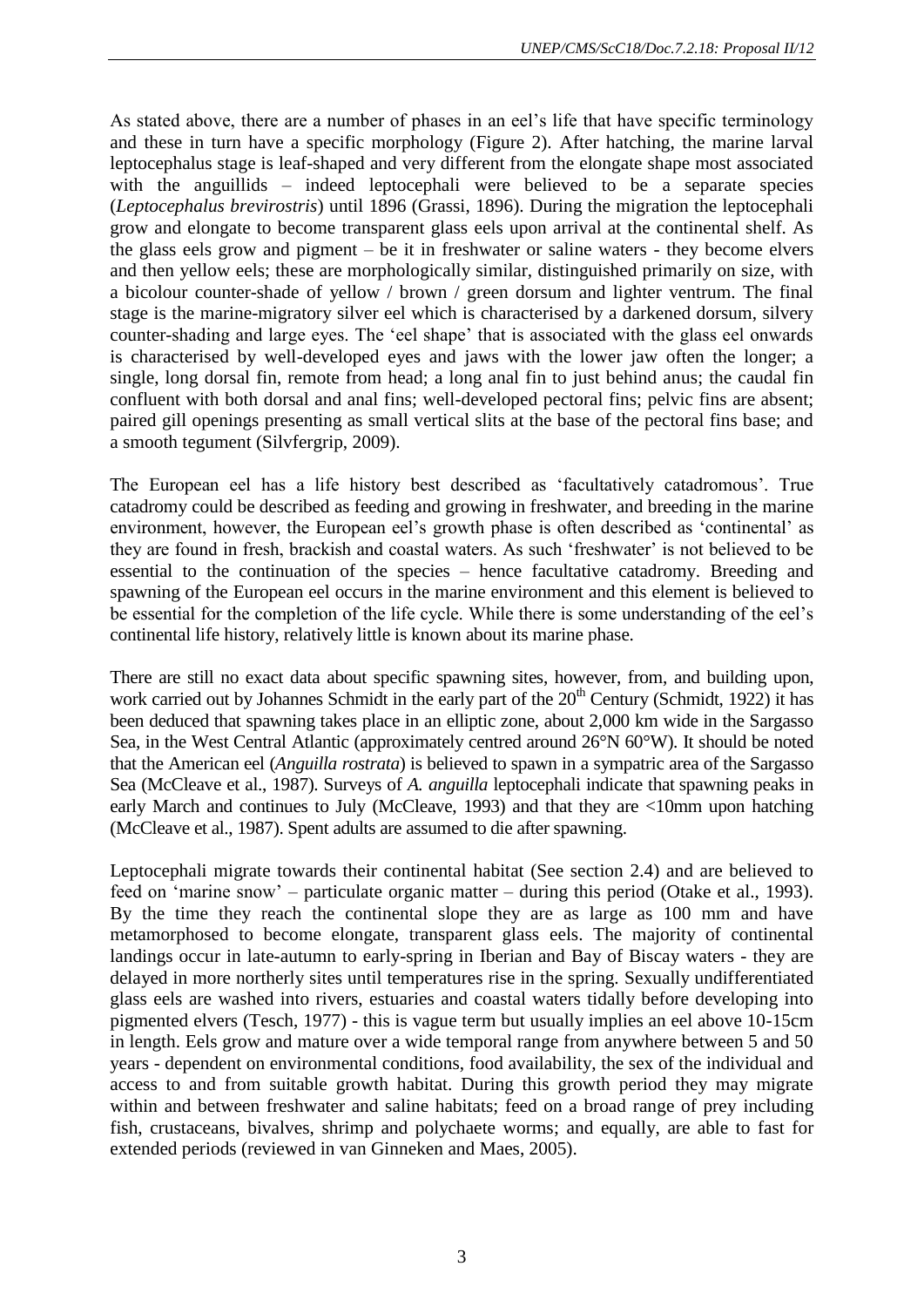Sex determination is principally driven by environmental factors with density dependence producing more males at high densities (Davey and Jellyman, 2005). Males grow faster than females, however, females achieve a greater age and size than males when sexually mature - fat stores are used to fuel the migration to the Sargasso, and in the case of females, produce eggs (Svedäng and Wickström, 1997). Yellow eels that are ready for the seaward migration undergo morphological and physiological changes to become silver eels (Tesch, 1977). The age at which silver eels mature and undertake their spawning migration is hugely variable and dependent on latitude and temperature of the environment in which they have grown, physical barriers that block migration routes, growth rate and sex differences. From the data available, lower bound estimates for average length of the continental growth phase are approximately 3-8 years for males and 4-5 years for females and upper bound estimates are approximately 12-15 years for males and 18-20 for females (Acou et al., 2003; Froese and Pauly, 2005; Durif et al., 2009). However, data is lacking from some parts of its range and there is no threshold size or age before initiation of silvering occurs this occurs - what triggers this process is still not known (Svedang et al., 1996). Once eels have begun silvering, initiation of the 'downstream' migration of anguillids is believed to be triggered by lunar stage and atmospheric conditions (Todd, 1981). The silver eels then begin the migration to the Sargasso which may take up to 6 months depending on the location of the river that they are migrating from (Kettle et al.*,* 2011). Eels are not believed to feed during the oceanic migration and their alimentary tract degenerates (Pankhurst and Sorensen, 1984), and it is only during this migration that full sexual maturity is believed to occur, but our understanding of this process is poor. In recent years, researchers have been successful in attaching satellite tags to large female silver eels and this work has given us a new insight into the spawning migration of the European eel (Aarestrup et al., 2009). The eels swam towards the Canary and Azores currents exhibiting a diel vertical migration (Castonguay and McCleave, 1987; see section 2.4). It has been proposed that eels that spawn in the Sargasso Sea (i.e. American and European eels), locate their spawning ground using the convergence of currents in the region (Kleckner and McCleave 1988; Miller and McCleave 1994) – sometimes referred to as the North Atlantic Subtropical Convergence Zone. Eels have also been found to have a magnetic sense (Durif et al., 2013) which may play a role in the migration. Once mature eels reach the Sargasso Sea, spawning occurs and the life cycle continues with fertilised eggs hatching to produce leptocephali.

## 2.1 Distribution

Due to the unusual nature of this species' life history the distribution primarily refers to the continental growth stage – the yellow eel – which is known to occur in freshwater bodies, estuaries and coastal waters of the range states (Moriarty and Dekker 1997; ICES, 2009). It is important to highlight that a proportion of some *Anguilla anguilla*'s life – both the adult spawning migration and the subsequent larval migration – occurs in the open ocean, both in range state's Exclusive Economic Zones (EEZ) and the High Seas (see section 5), though these movements are poorly understood. *A. anguilla* are thought to spawn in the Sargasso Sea in the West Central Atlantic between late winter and early spring, before eggs hatch and leptocephalus larvae migrate, on oceanic currents, back across the Atlantic to begin the continental phase of their life history (Schmidt, 1922; Aarestrup et al., 2009).

The common name of *A. anguilla* - the European eel – indicates the majority distribution of the species, however, it is also found outside of Europe in adjacent regions. Its range is described as the North Cape in Norway, southwards along the coast of Europe, all coasts of the Mediterranean and on the North African Coast, as well as Iceland (Figure 3.) (Schmidt, 1922; Dekker, 2003). It is occasionally found entering the White and Barents seas, and has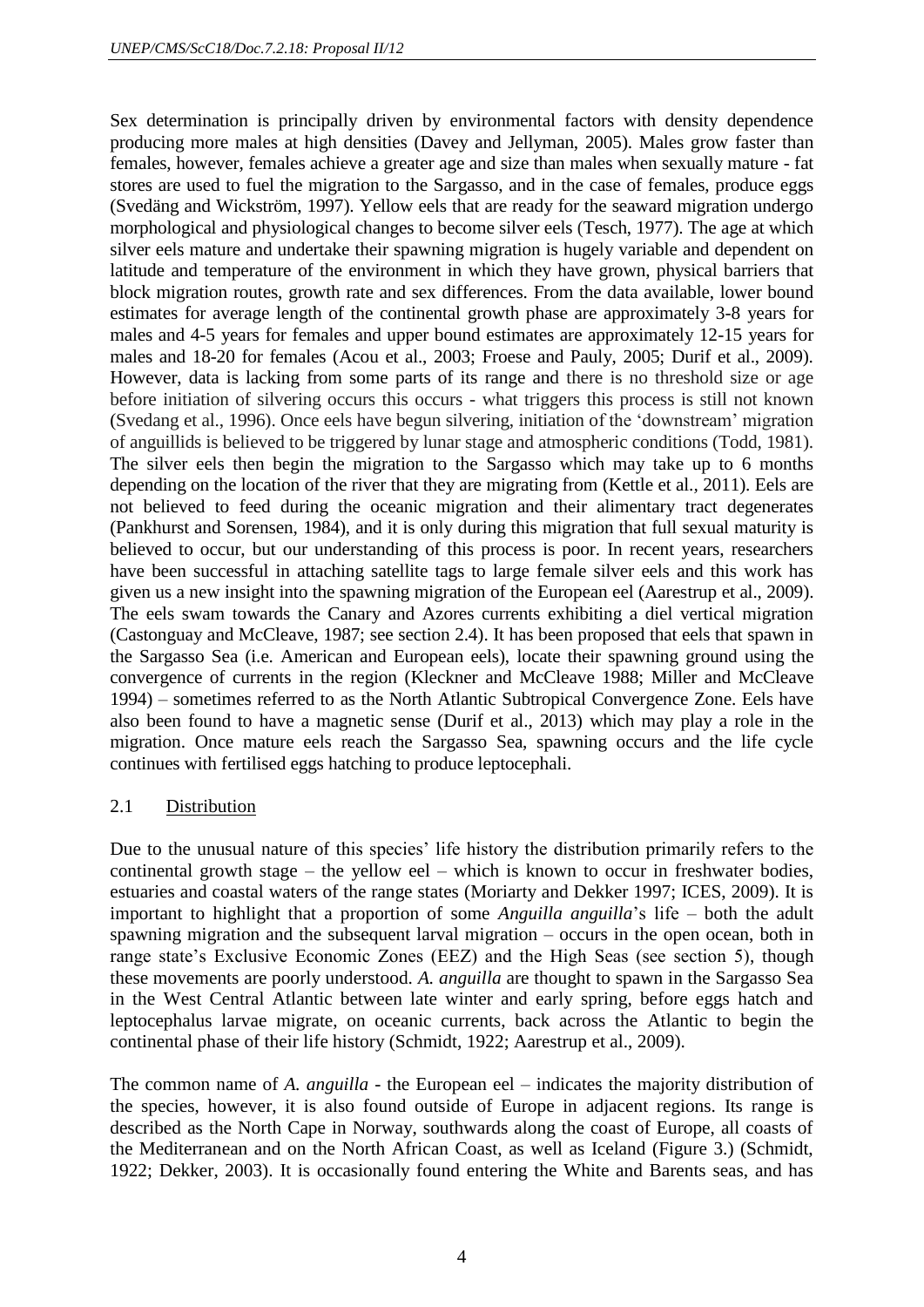been recorded eastward to the Pechora River in northwest Russia. The species occurs in low abundance in the Black Sea where it migrates east to the Kuban drainage (occasional individuals reach the Volga drainage through canals), in northern Scandinavia and Eastern Europe. Historically, its range may have been wider.



**Figure 3. Continental distribution of the European eel: yellow = freshwater; orange = estuarine/marine.**

The European eel is considered 'introduced' in East Asia where it was exported for stocking eel farms (Ringuet et al., 2002) – almost exclusively as glass eels – until 2010 when a ban was imposed on trade of the species outside of the EU. It is believed to have been found in watercourses in Asia – either through escape or release from farms - however, due to the specific breeding location and associated migration of silver eels of this species, these are not thought to have successfully populated the region over subsequent generations.

## 2.2 Population

There are a number of metrics that are commonly used when estimating the abundance of this species. 'Population', in relation to anguillid species, is generally associated with the continental yellow eel stock. 'Recruitment' refers to returning juveniles or glass eels that will subsequently replenish the population, and 'escapement' refers to the silver eels that leave the continental habitat to make the spawning migration to the Sargasso Sea. The latter is ultimately the closest metric we are able to gather in relation to an actual spawning stock, however, the percentage of escapees that complete the migration and successfully spawn is unknown – indeed for all intents and purposes it is assumed that practically nothing is known about the dynamics of the oceanic phase of *A. anguilla* (ICES, 2013a).

Determining changes in the international stock in the European eel is hampered by limited data and the poor understanding of the relationship between recruitment, continental populations and escapement. There is a significant time lag between the recruitment of glass eels and the subsequent escapement of silver eels, i.e. the period defined as 'population' but, from the little data we have, there appears to be differences in the severity of the declines that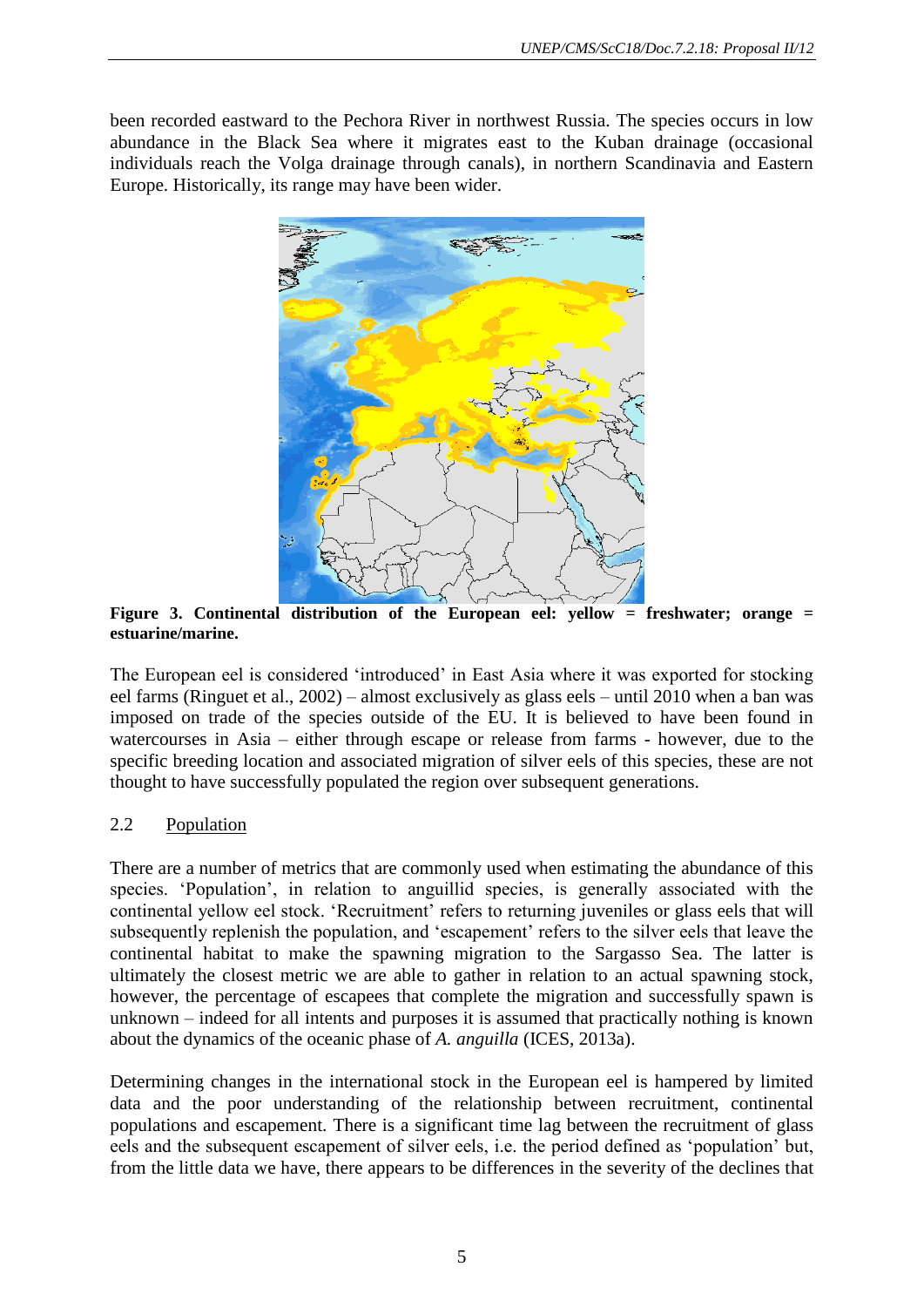have been observed in each of these life stages over the past 30 years. This would indicate that the relationship between these metrics is not linear. Further, given that *A. anguilla* are panmictic, escapement from one region does not translate directly into returning larval recruitment at the same locality. There is also considerably more data available for *A. anguilla* in northern, central and southern European countries compared to North Africa. This is potentially of concern as it has been suggested that males may migrate primarily from North Africa (Kettle et al., 2010), however, this has still to be proven.

Arguably the best studied population metric is recruitment – both of glass eels and juvenile yellow eels/elvers - and the joint European Inland Fisheries and Aquaculture Advisory Commission (EIFAAC) and International Council for the Exploration of the Sea (ICES) eel working group (WGEEL) has been analysing recruitment data from continental Europe for many years. Since the early 1980s, a steady and almost continent-wide decline of ~90% has been observed in the recruitment of glass eels (Figure 3) – in some catchments this has been as high as 99% (Gollock et al., 2011). In 2009 the WGEEL recruitment index dropped to its lowest historical level, less than 1% for the North Sea and 5% elsewhere in the distribution area (ICES, 2013a). Strong language has been used in light of these findings e.g. recruitment was 'outside its safe biological limits' and as such efforts should be made to 'reduce all anthropogenic impacts to as close to zero as possible' (ICES, 2006). In the last three years however, the recruitment index has increased to 1.5% of the 1960–1979 reference level in the 'North Sea' series, and to 10% in the 'Elsewhere' series, but both remain far from 'healthy' (ICES, 2013a). This could possibly be in response to the closure of silver eel fisheries across Europe in 2009, although this increase is within the natural variation of historical records (ICES, 2012). Whilst data from catch returns indicate this increase in recruitment, the impact of the overall decline will continue to influence adult stock for at least one generation length (ICES, 2012). For the North African range of the population there is considerably less information. A regional Red List assessment in North Africa suggests that *A. anguilla* is 'Endangered' due to a decline in recruitment of 50% in the last 10 years with annual catches declining by between 10 and 25% since the 1980s, and by more in Tunisia alone (Azeroual, 2010).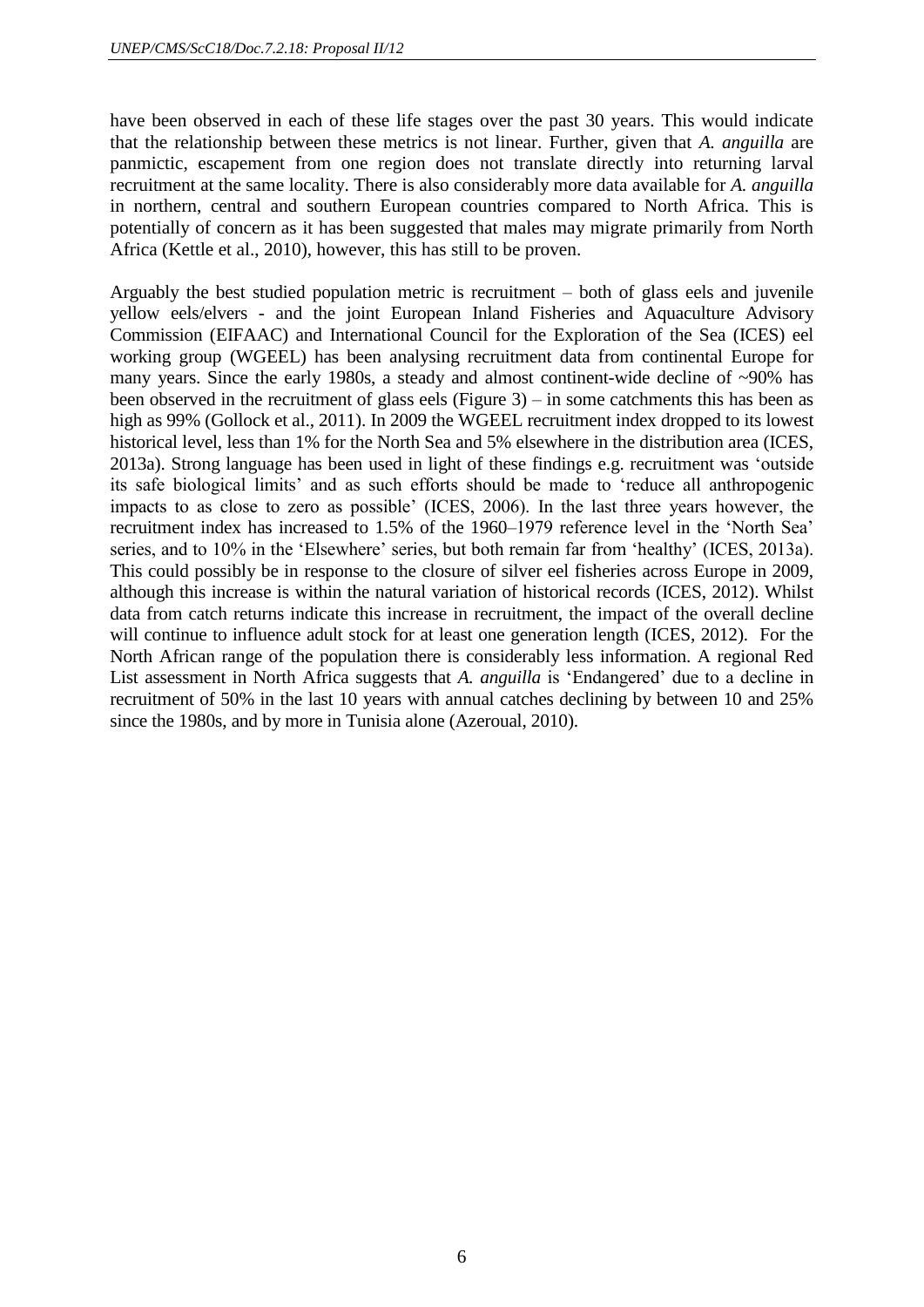

**Figure 3. Time-series of glass eel and yellow eel recruitment in European rivers with data series >35 years (45 rivers), updated to 2013. Each series has been scaled to its 1979–1994 average. Note the logarithmic scale on the y-axis. The mean values of combined yellow and glass eel series and their bootstrap confidence interval (95%) are represented as black dots and bars. The brown line represents the mean value for yellow eel series, the blue line represents the mean value for glass eel series. The range of the series is indicated by a grey shade (from ICES 2013).**

While the relationship between recruitment and continental populations is unclear, both have declined during the same period, though the latter less severely (ICES, 2013a). For certain data sets, changes in recruitment are not reflected in the population (ICES, 2013a) - it is possible that the less pronounced decline will be partially due to density dependant mortality (Svedäng, 1999). However, it needs to be taken into account that the age range of yellow eels is broad and that there may very well be a time lag in knock-on population effects. As such, the increase in recruitment described above would not be expected to be immediately mirrored in a rise in yellow eel numbers; indeed, it is possible that this life stage may continue to decline.

Silver eel decline was not as pronounced as yellow eel populations or recruitment; ICES (2013a) indicated that data from five rivers 'show reductions of about 50% from the 1970s to the years since 2000'. Again, this disparity may be due to density dependent mortality at previous life stages, but it cannot be ruled out that a decline in silver eel escapement may continue despite increases in glass eels and/or yellow eels due to the long generation time.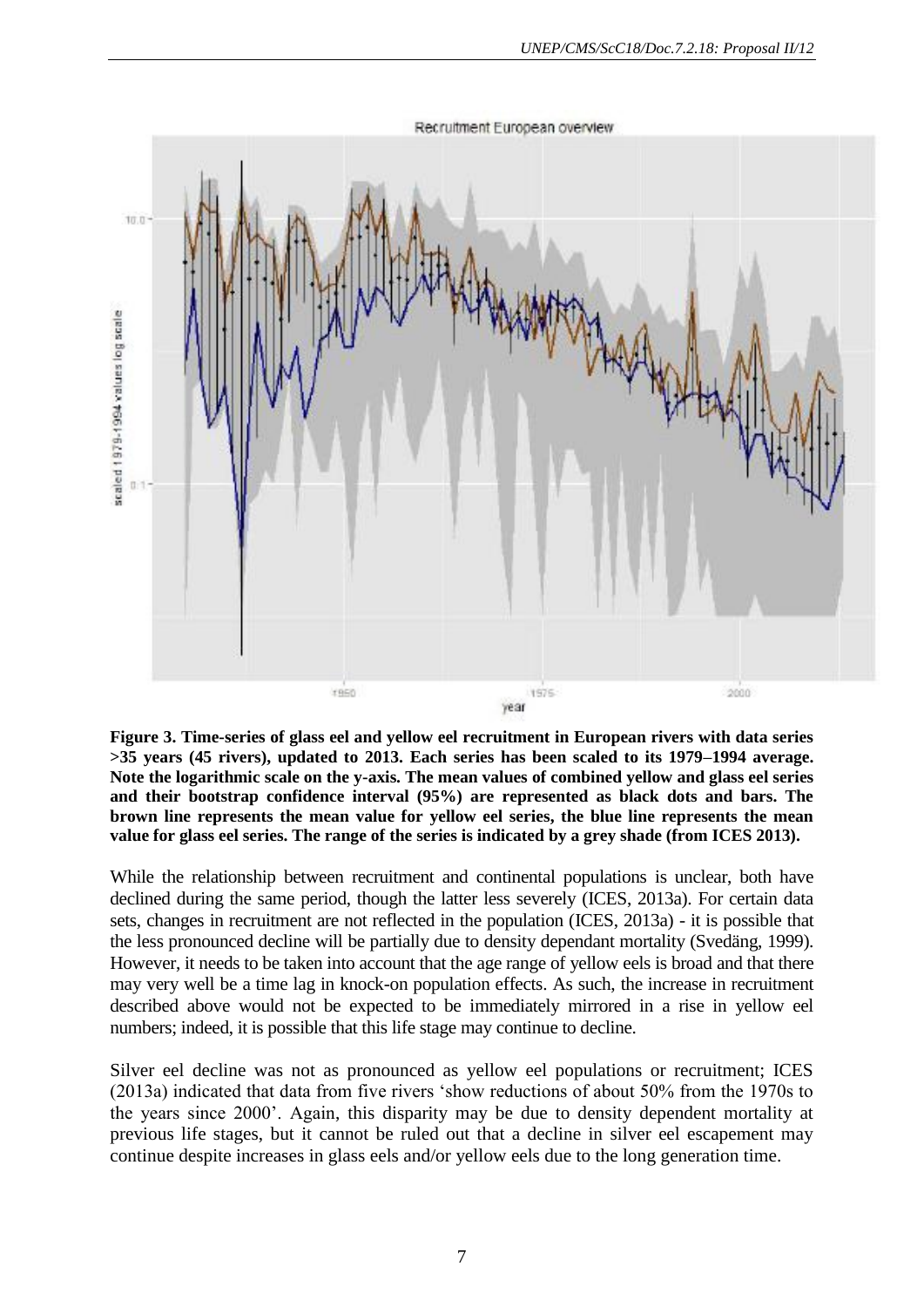## 2.3. Habitat

As a leptocephalus, the European eel is found in both the epi- and meso-pelagic zones, up to 300m (Castonguay and McCleave, 1987). During its continental phase *Anguilla anguilla* is found in a wide range of habitats from small streams to large rivers and lakes, and in estuaries, lagoons and coastal waters. Under natural conditions, it only occurs in water bodies that are connected to the sea; it is stocked elsewhere. Its distribution indicates that it can live in a wide range of temperatures, from the borders of both the sub-tropical region and the Arctic circle. Further, it is extremely tolerant to low oxygen environments and poor water quality generally. Similar to the leptocephali, once adult silvering has taken place they transiently inhabit the epi- and meso-pelagic zones, though to greater depths of up to 1000m (Aarestrup et al., 2009).

## 2.4 Migrations

Due to the catadromous life cycle of anguillids there are several migratory behaviours exhibited by the European eel, both during the oceanic and continental phase. *Anguilla* spp. are believed to have originated from a marine ancestor – indeed all other species from the order Anguilliformes are marine species (Inoue et al., 2010) – and it has been suggested that the marine breeding habits of *Anguilla* species are a conservative trait (Arai and Chino, 2012). The migrations in the European eel's life cycle are the longest and most oceanographically complex of the anguillid species (Tsukamoto et al., 2002).

The oceanic migration of leptocephali to the continental shelf has been proposed to take anywhere from less than a year to over three years, but is estimated to take an average of two years (Bonhommeau et al., 2010; Zenimoto et al., 2011). However, beyond identifying the Gulf Stream and North Atlantic Drift as being involved, the mechanisms by which leptocephali reach the European and N. African coasts are also not well understood. Early stage leptocephali (<5 mm) of both *A. rostrata* and *A. anguilla* caught in the Sargasso sea were distributed between 50 m and 300 m both day and night, however, above this length diel vertical migration patterns appeared to develop (Castonguay and McCleave, 1987). Leptocephali measuring 5.0 - 19.9 mm were mainly found between 100 - 150 m during daylight hours and between 50 - 100 m in darkness, those >20 mm were found deeper, between 125 - 275 m during the day, and between 30 - 70 m by night (Castonguay and McLeave, 1987). Similar behaviour has also been noted in Japanese eel leptocephali (Otake et al., 1998). How long this diel migration is exhibited has yet to be established.

It is believed that European eel populations typically contain a mix of freshwater residents, saline water residents, and inter-habitat migrants (Daverat et al., 2006; ICES, 2009; Tabouret et al., 2010). The inter-habitat migrants have recently begun to be studied in more detail through the analysis of otolith microchemistry, and this is not a behaviour solely exhibited by the European eel (Arai and Chino, 2012). However, the subtleties of the movements between freshwater and saline waters, at the time of writing, remain poorly understood. It is believed that eels will make smaller migrations within their chosen habitat, and has been observed in rivers (Moriarty, 1986).

Once yellow eels have silvered and this maturing form has begun its oceanic migration towards the Sargasso Sea it exhibits a diel vertical migration. This manifests itself as the fish inhabiting deeper, cooler waters during daylight hours, and shallower, warmer waters at night (Aarestrup et al., 2009; Figure 4). The reasons for this migration are at present unknown,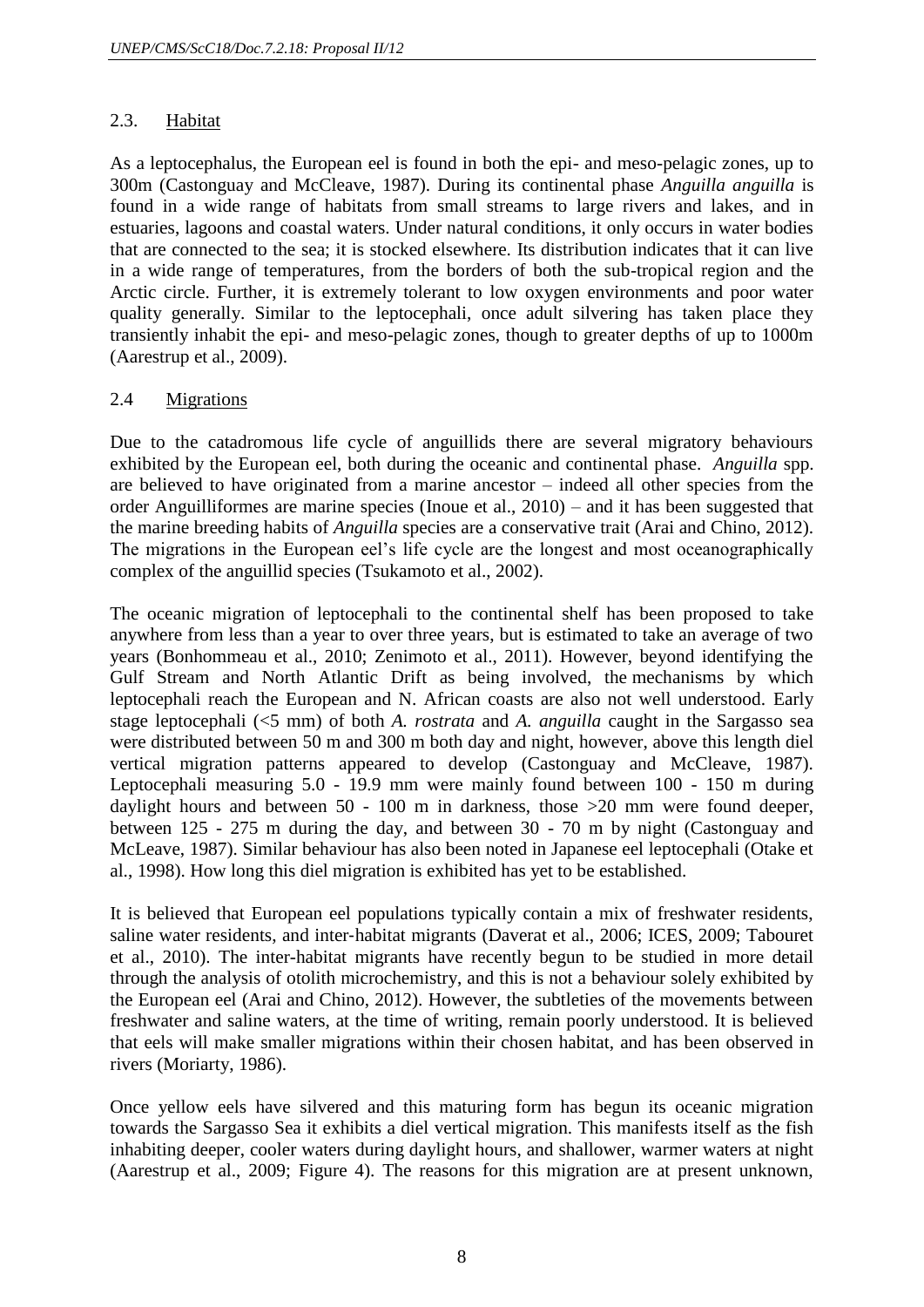however, a number of hypotheses have been put forward including thermoregulation, predator avoidance and potentially as a means of stimulating the continuing maturation process. While the oceanic migrations of this species are not well understood, they are fundamental to the survival of the species.



**Figure 4. Depth and temperature data from two satellite tagged European eels exhibiting diel vertical migration (from Aarestrup et al., 2009).**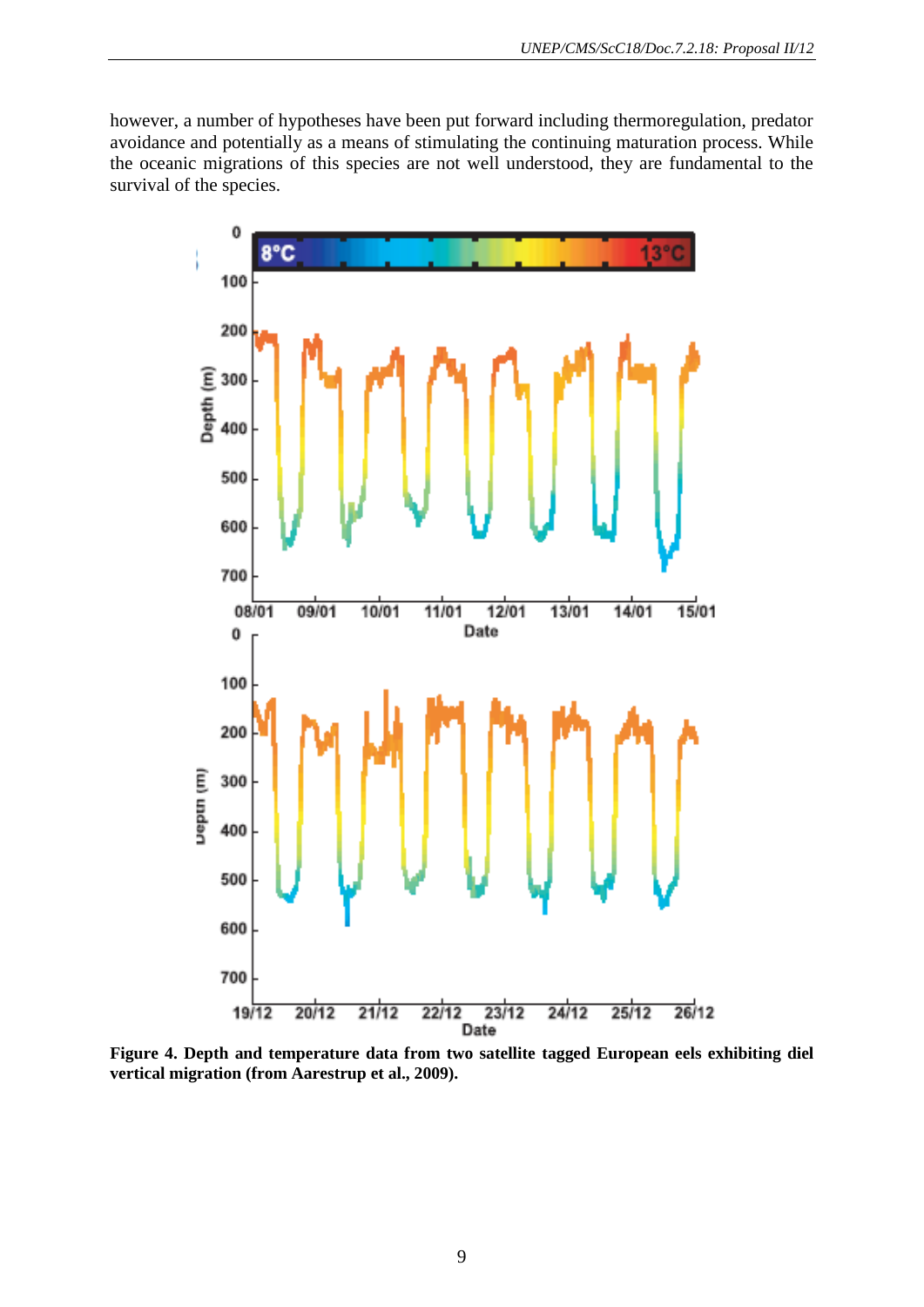## **3. Threat data**

The causes of the declining recruitment, population and escapement are still not fully understood (Dekker, 2007), and while there are many hypotheses, the significance of any single threat, or the synergy it may have with other threats is not well understood. There is a broad suite of proposed causal factors for these declines, which can affect every life stage – the oceanic transport of leptochepalus; elvers and glass eels migrating upstream; freshwater yellow eels; and silver eels migrating downstream (ICES, 2008) - and these will be discussed below. However, there is a significant body of information and a great deal of contradiction in peer-reviewed and grey literature, and expert opinion relating to these threats and the short review below is far from comprehensive.

## 3.1 Direct threat to the population

As with many other species, exploitation has undoubtedly been a factor in the decline of the European eel. Across its distribution all continental life history stages of the European eel are currently exploited although data from different regions varies in quality and longevity. However, fisheries are by no means the primary reason for the decline, as can often be the case with commercially exploited fish species. Indeed in the same report that stated that "that the stock is outside safe biological limits and that current fisheries are not sustainable", it was also stated that "However, restrictions on fisheries alone will be insufficient, and management measures aimed at other anthropogenic impacts on habitat quality, quantity and accessibility will also be required" (ICES, 2006).

Fishing of various life stages of the European eel from glass eel to silver eel, continues in a number range States, though management measures such as bans and quotas have been imposed nationally. Fisheries of glass eels are by far the most economically lucrative as these are used for seed stock for farms, and in some cases restocking programmes. The currents that carry the leptocephali, most specifically the North Atlantic Drift, mean that the majority of glass eels arrive in the Bay of Biscay and this is reflected in the focus of the fishery being in France followed by Spain and the UK. Most recent glass eel data relating to 2013 indicates that France caught  $30.5t - it$  is important to highlight that this was the quota and not limited by effort quota – Spain caught 8.7t and the UK caught 8.6t (ICES, 2013a). Both Spain and the UK's catches increased compared to 2012.

Fishing activities have been limited since the establishment of the eel regulation in 2007 with a number of member states ceasing fisheries, and exports of any eel products outside of the EU—mainly to South-East Asia where the demand was greatest—being banned in 2010 (see section 4.2). This closure had ramifications on other species of anguillids – particularly the American eel and species found in the Philippines - which were heavily exploited to meet the continued demand (Crook and Nakamura, 2013). Further, under-reporting, poaching and illegal trade are believed to occur throughout the range of the European eel fisheries. These activities endanger the species and make assessment of the impact of this fishery difficult, and it's associated management problematic.

In relation to threats from predators, until recently the little available data related to the continental populations of eels, primarily predation by cormorants, and it appears their impact is regionally variable (Carpentier et al., 2009; DEFRA, 2010) - however, two studies have indicated that adult eels are also predated upon during migration (see section 3.4).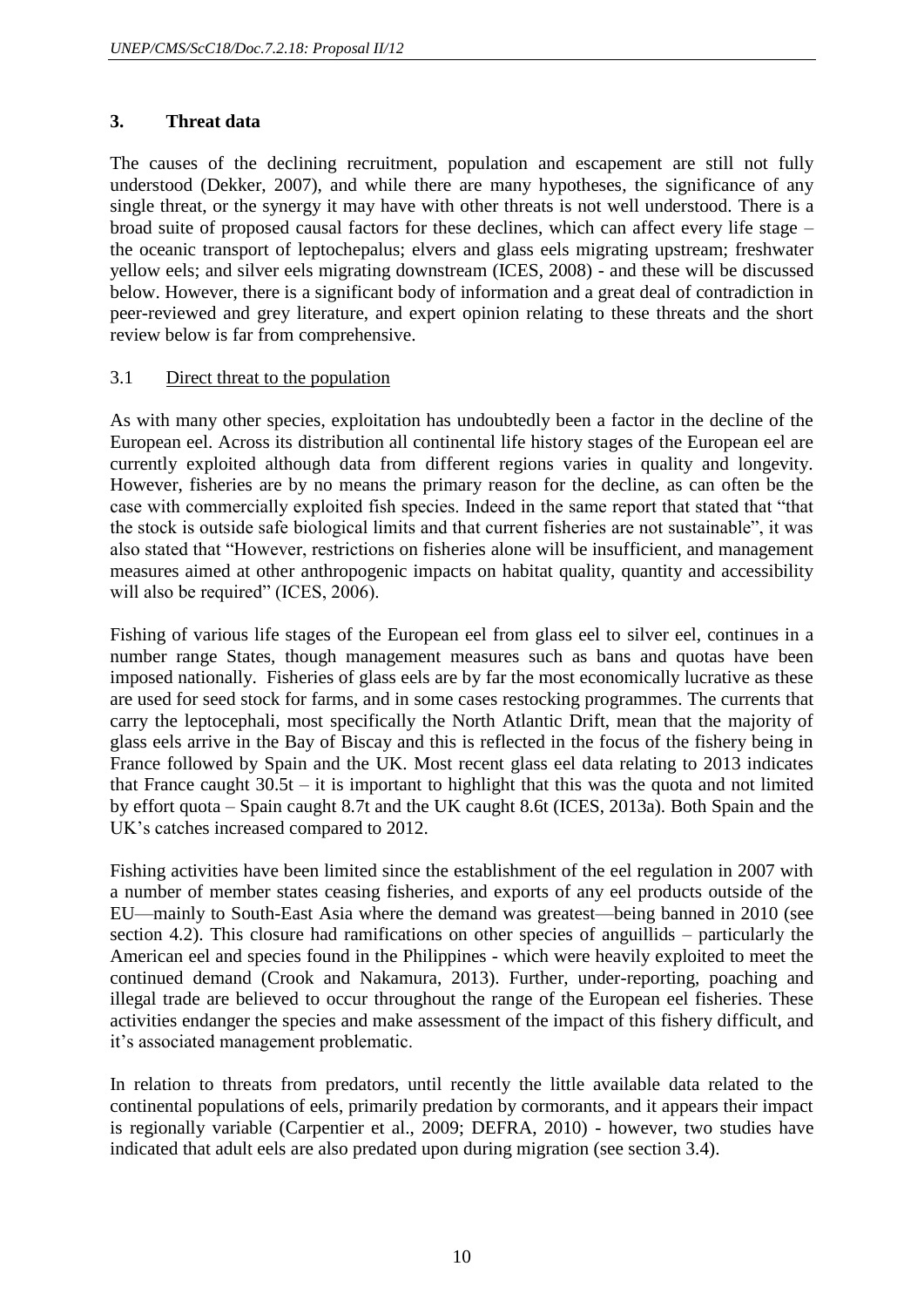# 3.2 Habitat destruction

One of the major threats to European eel populations, like many anguillid species, is barriers for flood control, water-level management and the abstraction of surface and ground water for both domestic and commercial (e.g. agricultural) use. Barriers can inhibit both upstream and downstream migration and hydropower turbines and their associated screens and water management systems can cause mortality or sub-lethal injury of silver eels – see section 3.4. These barriers result in a reduction in available freshwater habitat due to either direct physical obstruction, or due to changing the hydrology of the region such that the wetted area decreases.

Factors such as habitat modification, water abstraction and/or gravel extraction are problematic across the species range, but have been raised as of specific concern in North Africa, as has the effects of drought on available eel habitat (Azeroual, 2010).

## 3.3 Indirect threat

The reduction in freshwater habitat associated with impassable barriers may have knock on effects such as increased competition, predation and density dependent mortality. The subsequent reduced resource and food availability could result in poor condition of escaping silver eels which may affect the success of migration and/or spawning due this species' reliance - particularly the female's - on fat stores for reproductive success. Boëtius and Boëtius (1980) proposed that escaping silver eels required >20% lipid stores to allow them to complete the oceanic migration, however, more recent studies indicated that eels can escape with 'insufficient' fat stores, (Svedäng and Wickström, 1997). This suggests that silvering and escapement may occur independently of lipid storage. Lab studies using swim tunnels have assessed whether eels can complete the migration to the Sargasso Sea (van Ginneken and van den Thillart, 2000; van Ginneken et al. 2005) however, these experiments were limited in that they were not carried out under pressure to mimic the depth of the migration, used yellow rather than silver eels, and/or were extrapolated from short swims. Interestingly, poor condition, related to changing food sources and oceanic temperatures - two factors linked with the decline of the European eel - have been proposed in Atlantic salmon (Todd et al. 2008).

The parasite nematode *(Anguillicola crassus*) exists in the swimbladder of anguillid eels. It had been show to live in the Japanese eel, *Anguilla japonica* in S.E. Asia without causing severe pathological effects. However, when *A. jap*onica was imported to Europe for farming purposes in the 1980s, the nematode found its way into natural watercourses and infected wild populations of the European eel (De Charleroy et al., 1990). The parasite spread with alarming speed and is now present across the entire range of the European eel, which, as a naïve host, has exhibited a high infection prevalence (i.e. the percentage of the whole population that is infected) and higher worm loads per fish than *A. japonica,* (Moravec, 1992; Baruš et al., 1999; Evans et al., 2001) as well as negative physiological effects due to its presence (Gollock et al., 2005).

Due to the poor understanding of the oceanic migration of the European eel, it is extremely difficult to assess the effects of the parasite on this behaviour, both in the wild and in the lab. However, there have been studies that indicate that its presence may have negative effects on migration. Fazio et al., (2012) showed that the presence of the parasite had a disruptive influence on silvering; Palstra et al., (2007) showed impaired swimming performance in infected eels; and Würtz and Taraschewski (2000) showed that migration of the parasite's larvae through the swimbladder can cause damage and associated fibrosis to the organ. As we now know that the migration involves a diel vertical migration (Aarestrup et al., 2009) , the damage and potential loss of function of the swim bladder, which may play an important role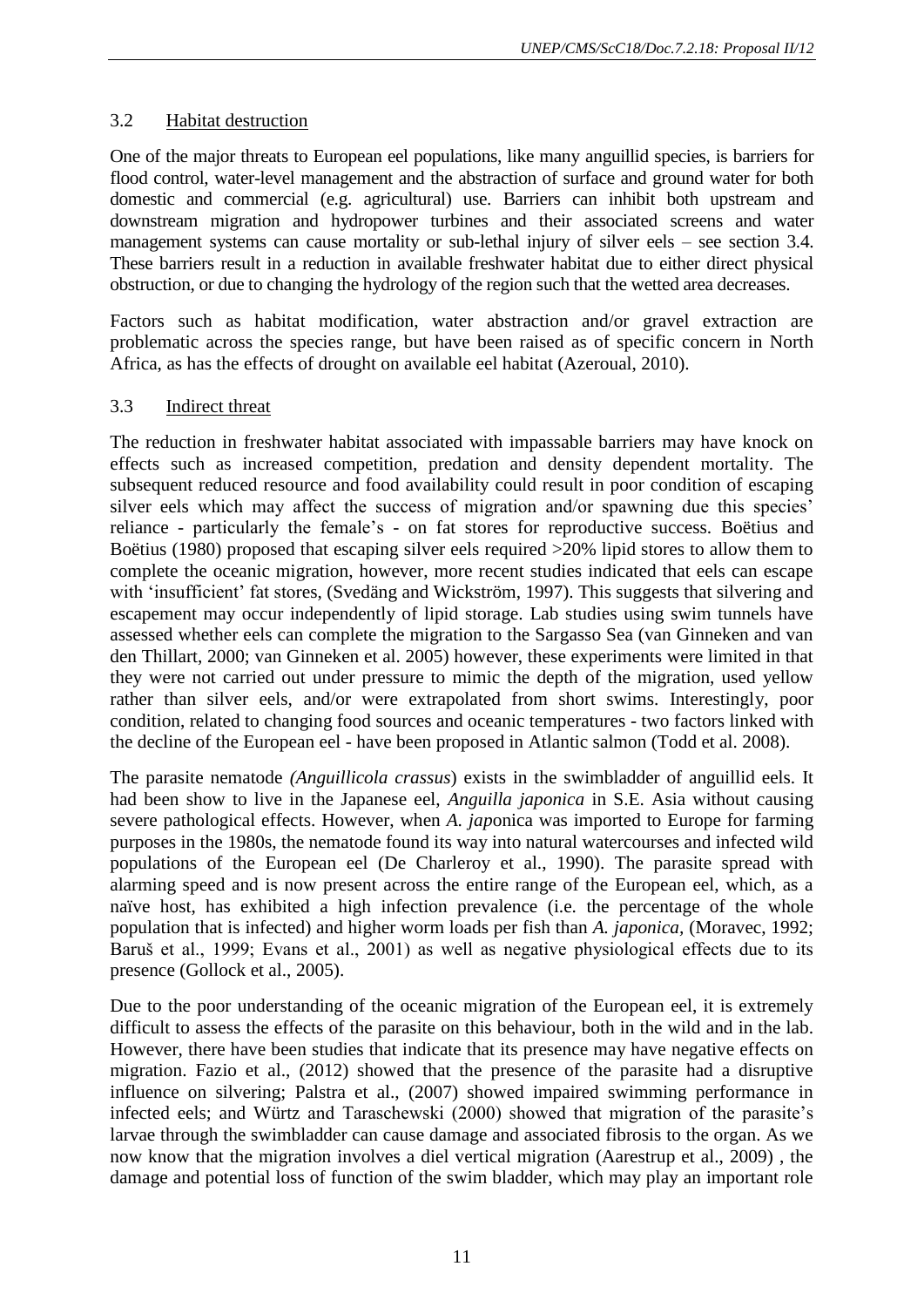in these movements, along with the blood-feeding nature of the parasite, may make it more metabolically expensive to migrate. This would very much depend on the worm load, and size and condition of the fish, but it is difficult to imagine that a heavy work burden would not have at least some effect on both horizontal and vertical migrations.

It has been well documented that the release of xenobiotic chemicals into the aquatic realm can have hugely detrimental effects on both vertebrates and invertebrates. Anguillid eels are particularly vulnerable to the effects of lipophilic toxins due to reliance on accumulating lipid stores to fuel both the spawning migration and gonadogenesis - particularly in relation to females. Indeed, in some cases they accumulate specific toxins to levels that are problematic to human health when consumed and as a result some fisheries have been closed (Geeraerts and Belpaire, 2010; ICES, 2013a). In relation to the eel's migration, exposure to these chemicals and their subsequent storage and release when fat stores are broken down during migration has been proposed to have a wide range of effects on eels, both in freshwater and during oceanic migration and spawning. These disruptive effects can affect osmoregulation; stress response; silvering; lipid accumulation, mobilisation and utilisation; sexual development; gonadogensis; and embryo and larval development (Robinet and Feunteun, 2002; Palstra et al., 2006; Geeraerts and Belpaire, 2010). All of these could potentially have significant effects on the eels' ability to migrate and/or spawn.

## 3.4 Threat connected especially with migrations

Climate change has been proposed to influence larval transport and glass eel recruitment through its impact on the oceanography of the Sargasso Sea and oceanic currents that drive recruitment to near shore and freshwater environments. However, there is a great deal of contradictory evidence in the published literature. For example, the North Atlantic Oscillation (NAO) has been studied as a driver of recruitment in both the European and American eel, with literature arguing for and against this hypothesis. Durif et al., (2011) posited there was a negative correlation between periods of high NAO and recruitment due to larvae being driven into colder water and slowing the process of metamorphosis considerably. Further, changing ocean climate might potentially be responsible for fluctuations in productivity and thus food availability for leptocephali (Miller et al., 2009). However, using predictive models, Pacariz et al., (2014) found that the overall success of larvae from the spawning ground to the East Atlantic was not affected by changes in climate between 1958-2008, suggesting that trends in recruitment are attributable to factors other than changing currents, a theory also supported by Henderson et al., (2012).

Other suggested effects that occur in the oceanic phase of the eel's life cycle are that a climate change-induced increase in sea surface temperature in the Sargasso Sea from 1979 onwards correlates with a decline in primary productivity, and as a consequence, recruitment in European rivers (Bonhommeau et al., 2008a,b). It is suggested that this decline may be due to reduced food availability and feeding success, which may in turn be affected by changes in vertical mixing in the region (Friedland et al., 2007; Bonhommeau et al., 2008b). Temperature change in the region may also be shifting the spawning location of the species northwards which could, in turn, affect transport of leptocephali by ocean currents (Miller et al., 2009).

Until recently, little was known about predation of eels in their oceanic phase, however, research now indicates that predation by cetaceans occurs during the migration (Wahlberg et al., 2014), and adult American eels have been predated on by oceanic sharks (Béguer-Pon et al., 2012). It is also generally assumed that leptocephali are predated upon during their oceanic migration.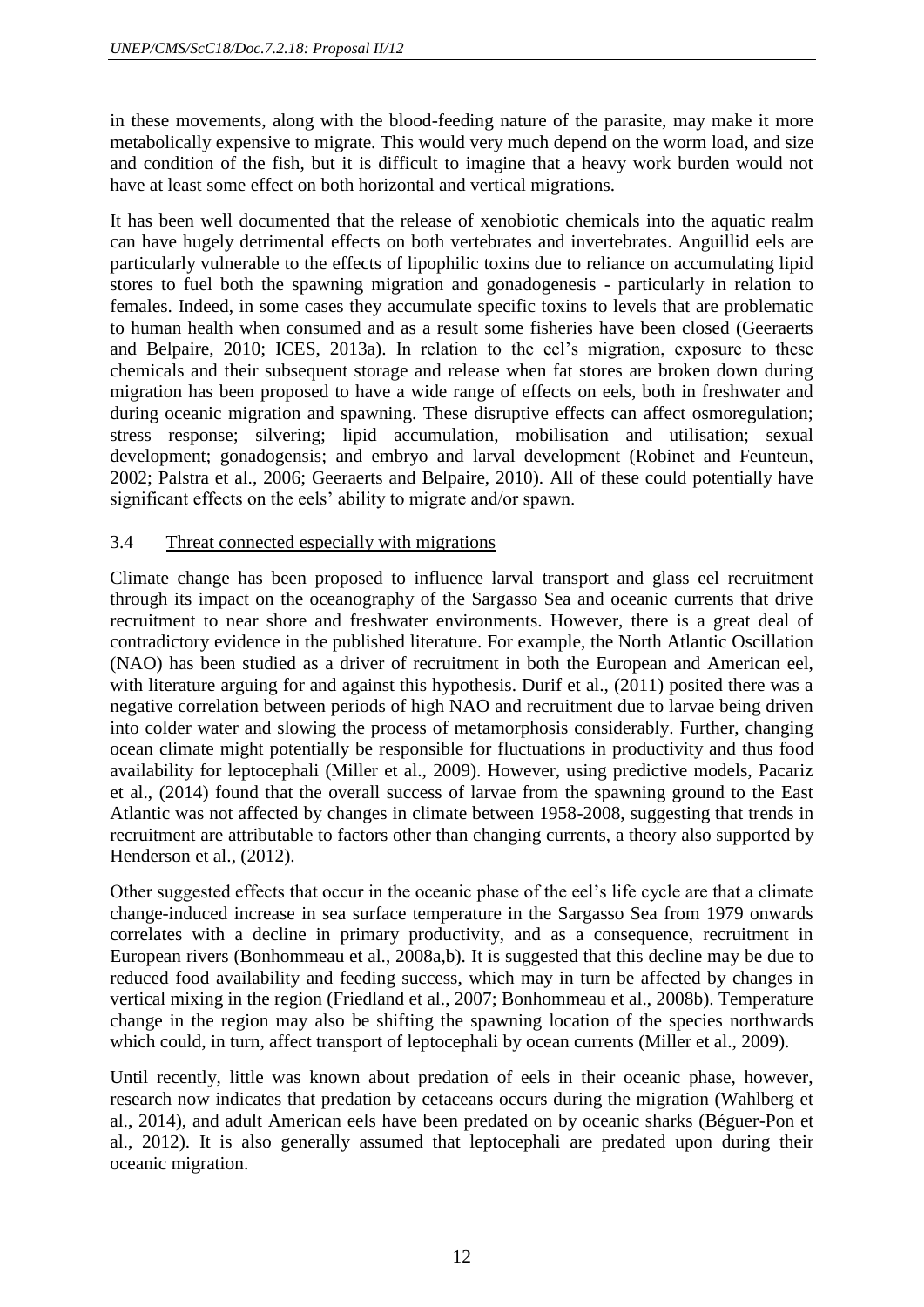In freshwater, the impact of dams, hydropower stations and water abstraction can have a significant effect on both the upstream and downstream migration of eels (Piper et al., 2013). Across Europe, there are a total of 24,350 hydropower plants and this figure is set to rise in the near future (van der Meer, 2012). Indeed, in the Netherlands alone there are a total of 4,671 water pumping stations which inhibit the spawning migrations of adult silver eels downstream and the upstream migration of glass eels. Due to their size, and their migration being upstream, barriers can significantly impede the upstream migration of glass eels and elvers that enter freshwater. Moreover, they can also affect yellow eels, as they have been shown to make migrations within freshwater once established (Moriarty, 1986). Upstream fish passage solutions that can be retro-fitted to barriers are available – primarily for glass eels and elvers – though depending on the scale of the barrier, the cost can be prohibitively high. Also of concern is that due to the elongate morphology of the species – particularly the larger females - escaping silver eels are significantly more prone to mortality or sub-lethal injury from passing through hydropower turbines (Figure 5). Damage and/or mortality can occur as a result of direct contact with the turbine, but also from being pinned against protections screens and trash racks, rapid changes in hydrostatic pressure and/or salinity, and disorientation after passage through turbines increasing the risk of predation (ICES, 2002; 2007). A number of studies have been carried out to date to assess the severity of this threat and results indicate that there is a large variation in the percentage of eel mortality, dependent on flow regime and the type of turbine that is used, ranging from 0-100% (ICES, 2002; Winter et al., 2006; Jansen et al., 2007; Calles et al., 2010; Pedersen et al. 2012; Piper et al., 2013; Buysse et al., 2014). This indicates that there are options that could be considered more 'eel-friendly' and with appropriate screening and bypass, mortality could be kept extremely low. This, however, does not take into account the effects of sub-lethal mortality from screens, turbines and pressure change; these include skin and/or fin damage, 'pop-eyes', internal haemorrhage, ruptured swimbladder and/or internal organs, crushing injuries, and spinal fractures (ICES, 2002; 2007). Clearly some or all of these effects could a significant impact on the ability of silver eels to complete their spawning migration. Further, many rivers have multiple, sequential hydropower units, and as such cumulative damage and mortality, need to be accounted for in management of this threat. For example, it was hypothesised in the 2007 ICES/EIFAC eel working group report that 'if 20% is a typical average mortality rate, the total mortality rate of downstream migrating silver eel after the passage of five hydroelectric power stations reaches approximately 70%". As a consequence hydropower mortality is an issue that has been included in a number of EU Eel Management Plans (EMPs) – see section 4.2.



**Figure 5. Mortality of European eels passing through hydropower turbines (© Sustainable Eel Group)**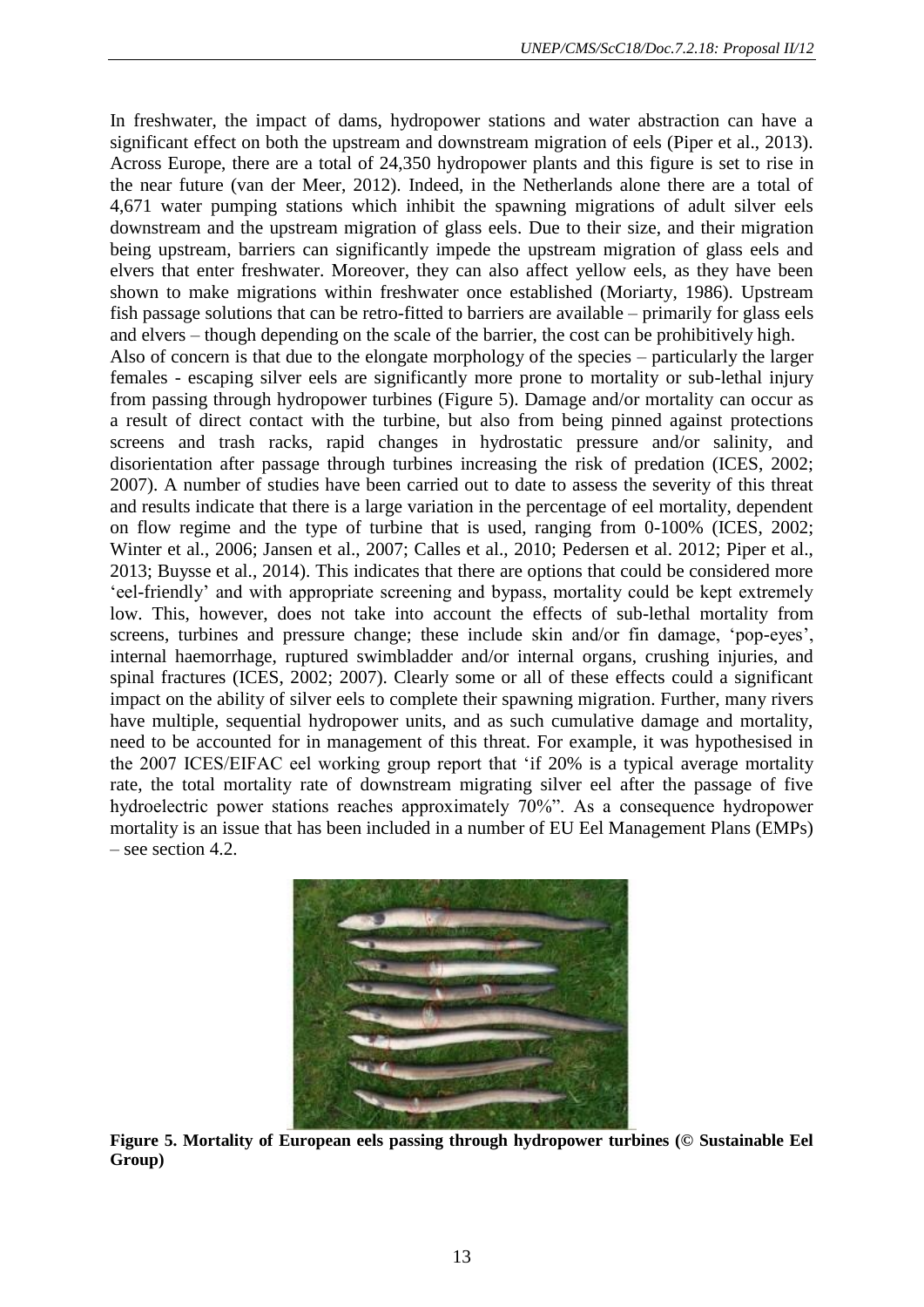## 3.5 National and international utilization

All life stages of *Anguilla anguilla*, except for leptocephali – i.e. glass eel to silver eel - are harvested in a number of European eel range States and traded live for consumption, ongrowing in farms or for restocking of rivers/estuaries. Prior to 2011, the demand for European eels was primarily driven by East Asian countries, in particular Japan and mainland China. Farming of anguillid eels is responsible for over 90% of all production of these species globally and is believed to have averaged 280,000 tonnes per annum since 2007, (FAO, 2013). Unlike the farming of many other species in captivity, artificial breeding of the European eel has never been achieved - it has for the Japanese eel, but this is not yet commercially viable - and as such is reliant on wild-caught juvenile eels or glass eels for seed stock. Historically, eel farms in East Asia used species of local provenance, however, towards the end of the 1990s, a decline in stocks of Japanese eels, led to many to change to the European eel for their culture material (Ringuet et al., 2002). In 2010 a ban on export outside the EU was imposed due to concern over the decline in recruitment and stocks of the European eel meaning there was no further legal trade to East Asia.

Due to the fact that Customs data is not species-specific i.e. referred to simply as *Anguilla*, and that trade can include fresh, frozen and smoked/prepared eels for consumption, the actual quantities of European eel traded are relatively unknown. East Asian Customs imports of live juvenile *Anguilla* eels (defined as "live eel fry") from European eel range States to mainland China, Taiwan, Korea, Japan and Hong Kong fluctuated between ~9 and 70 tonnes from 2003 and 2010. In 2011 and 2012 imports were  $\sim$ 7 and  $\sim$ 5 tonnes respectively - these lower numbers are as a result of the EU ban in place since late 2010 (V. Crook, *in litt.*).

Since the listing of the European eel on Appendix II of the Convention on International Trade in Endangered Species of Wild Fauna and Flora (CITES) in 2009 (see section 4.2), speciesspecific trade data for European eel has been reported. From 2009-2011, exports of over 360 tonnes of live eels (including 20 tonnes of juvenile eels for farming) were reported from a number of European eel range States. During these three years, nearly 30,000 tonnes of *A. anguilla* meat and bodies were also reportedly exported (mostly from farms in mainland China), in addition to  $\sim$ 11,000 leather products and  $\sim$ 13,000 skins (mostly from Mexico, but originating in Korea) (UNEP-WCMC, 2013). Since December 2010, illegal trade in European eel has been a concern – authorities have seized several European glass eel shipments destined for East Asian eel farms (Traffic, 2012).

As part of a number of EU member state's national EMPs (see section 4.2) stocking water bodies with glass eels, elvers or small yellow eels in order to increase escapement of silver eels is a key activity. Indeed, the associated EU Regulation 1100/2007 requires that any glass eels/elver (<12 cm total length) fishery retains a proportion of the catch for restocking<sup>1</sup>. There is evidence that stocked eels survive and escape as silver eels, and researchers are currently working to determine whether stocked individuals can successfully migrate to the Sargasso Sea to spawn. A recent tagging study indicated that eels from a stocked watershed migrate in a similar way to wild populations in Sweden (Westerberg et al., 2014). However, there is still a great deal of uncertainty as to the effectiveness of this practice. Recent reviews (ICES, 2010; Pawson, 2012) on the contribution of stocking to the recovery of the European eel unambiguously state that there are major knowledge gaps relating to growth and condition,

l 1 In the year EMPs were introduced (2010), 35% was expected to be made available for restocking within the EU and this figure was to increase to at least  $60\%$  by  $31<sup>st</sup>$  July 2013.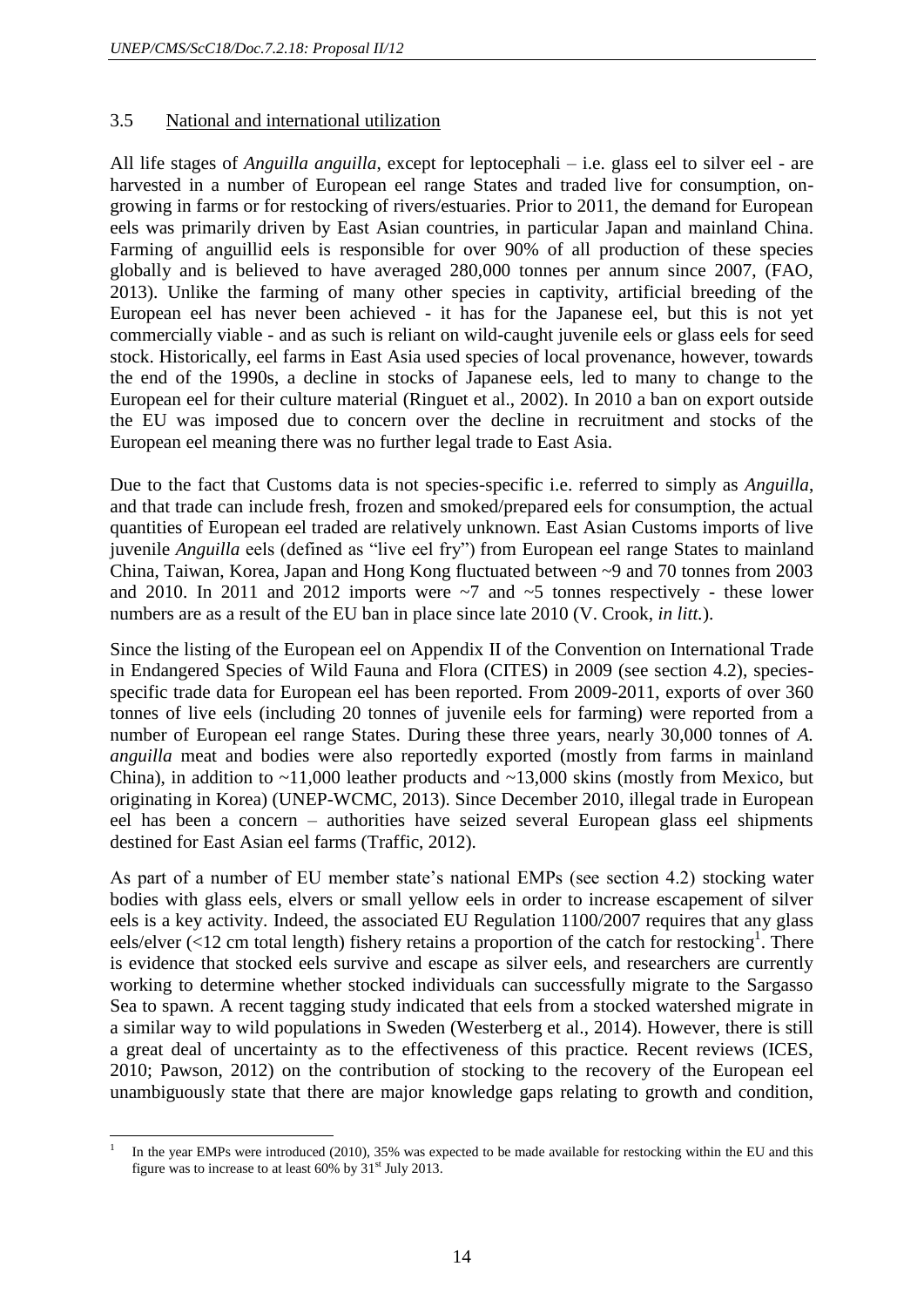sex ratio, behaviour and migration of stocked eels to be addressed before firm conclusions either way can be drawn (ICES, 2013a).

## **4. Protection status and needs**

Presently, the European eel is listed as 'Critically Endangered' on the IUCN Red List indicating that the population is in a very poor state. To qualify for this category, the assessment posits that there has been an >80% decline in mature adults over the period of three generations. This is particularly challenging to determine in a species with a life cycle as complex as the European eel which also exhibits geographical and sexually dimorphic variation in life history. However, the severity of the listing is in line with the language used by recent ICES WGEEL reports which suggest the stock is 'outside its safe biological limits' (ICES, 2006). In addition to the global IUCN listing, *Anguilla anguilla* has been included as part as a number of regional and national Red List assessments in Europe over the past 10 years. The European eel has been assessed as Critically Endangered across Europe as a whole (Freyhof and Brooks, 2011) as well as in Sweden (Gärdenfors, 2005), Denmark (NERI, 2009), France (UICN, 2010) Norway (Kålås et al. 2010) and Ireland (King et al., 2011) and in regional assessments for the Baltic Sea area (HELCOM, 2013) and north Belgium, (Verreycken et al., 2013). Indeed the European eel showed the largest negative population trend of any of the freshwater fishes (-75%) in the Belgian report (Verreycken et al., 2013). A regional Red List assessment in North Africa categorised *A. anguilla* as Endangered, indicating a 50-80% decline in mature adults over three generations (Azeroual, 2010).

## 4.1 National protection status

Country level EMPs have been developed as a result of EU legislation, and as such they are discussed below in section 4.2. Research would indicate that the development of this legislation replaced existing national level legislation (OSPAR, 2010), however, this is not always true - Latvia's system of fishing regulation and catch recording has been adapted from the respective legislation of the former USSR (ICES, 2013a). In some cases, revised legislation was implemented to support the EMPs. In 2009, the UK developed national legislation, a statutory instrument, entitled 'The Eels (England and Wales) Regulations 2009'. This was implemented on  $15<sup>th</sup>$  January 2010 and related to a number of activities that relate to eels, including: catch and trade records, restocking, eel fishing licences, barriers and associated passage, and water abstraction and associated screening. The European eel is also one of 32 species of conservation importance selected with regards to designation of Marine Conservation Zones (MCZs) under the UK Marine and Coastal Access Act. Three of the 27 MCZs included in the first tranche for designation - Blackwater, Crouch, Roach and Colne Estuaries; Beachy Head West; and Pagham Harbour – included the European eel as a focal species, amongst focal habitats and other species. To date the associated management of MCZs has yet to be declared.

## 4.2 International protection status

During 2008 and 2009 EMPs were developed and implemented in EU Member States as a requirement of the EC Regulation 1100/2007 to "offer protection, promote recovery of silver eel escapement and enhance the sustainable management of this species". The objective of each EMP is to "reduce anthropogenic mortalities so as to permit, with high probability, the escapement to the sea of at least 40% of the silver eel biomass relative to the best estimate of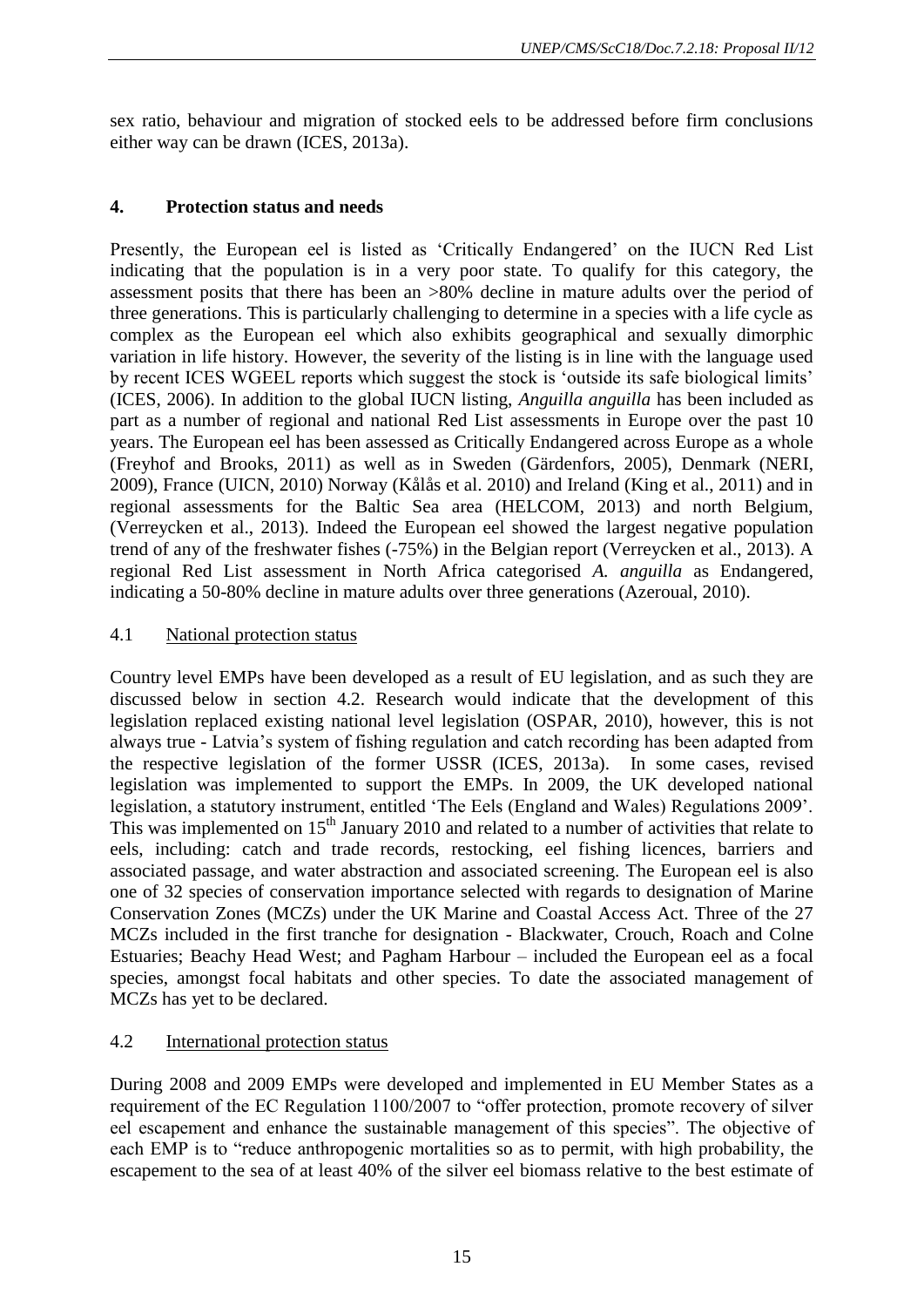escapement that would have existed if no anthropogenic influences had impacted the stock". Member States are responsible for implementing measures to achieve their targets, and these measures can include, but are not limited to; reducing commercial and recreational fisheries; restocking; improving habitats and making rivers passable; transportation of silver eels to the sea 'trap and transport'; reducing predation; and amending hydro-electric power turbine schedules to reduce mortality. In 2013 a workshop was held to assess the progress made against EMP targets - 'Workshop on Evaluation Progress Eel Management Plans' (WKEPEMP). The assessment indicated that a large proportion of management actions across the species' range relate to commercial and recreational fisheries, with other actions relating to obstacles (including hydropower / pumping stations) habitat availability, restocking and predator control (ICES, 2013b). It was determined that currently, more than 50% of the 81 EMP progress reports across Europe are failing to meet their target silver eel biomass escapement of 40% in accordance with EC Regulation 1100/2007, indicating that more work is required (ICES, 2013b).

In addition to the above European legislation the species was listed on Appendix II of CITES in 2007 due to concerns over the impact international trade was having on European eel stocks. This was in an attempt to ensure that all trade in the species was sustainable. Listing on Appendix II of CITES does not ban trade, however, it must be shown that '*export will not be detrimental to the survival of that species*'; this is referred to as a Non-Detriment Finding. The listing came into effect in March 2009, after which point all Parties to the Convention were obligated to issue permits for exports of the species. In December 2010, however, the European Union banned all imports and exports of live and processed European eel to and from the EU, as it was not felt they could assure that trade would not be detrimental to the species (Crook, 2011). This species can however, still be traded outside the EU from non-EU range states, for example countries in North Africa.

Finally, in relation to international policy, in 2008, *A. anguilla* was added to the OSPAR List of Threatened and/or Declining Species in the Northeast Atlantic (OSPAR 2010).

#### 4.3 Additional protection needs

The international assessment of the eel stock collated in the 2013 ICES WGEEL report confirms "the critical state of the stock; the promising increase in recruitment observed in the last two years is set in historical perspective; but no prediction can be generated, and no evaluation of the implemented stock protection measures achieved". There is still a critical need for improvement in the quality and consistency of data reporting to improve "stock assessment (at local, national and international levels), identification and quantification of impacts (natural and anthropogenic), and the development and implementation of locally and internationally effective management measures" (ICES, 2013a). National level EMPs are an excellent first step towards protecting eels stocks, however, there is variation between range states as to how the plans were developed and associated metrics are assessed. For a species with such a wide range, that often includes trans-boundary watercourses, this has proven problematic. Further, there are a number of range states, primarily outside of Europe, with no eel management at all.

Below is a list of areas of research and management that have been highlighted in the report and the associated references that require improvement to ensure the species is better protected and managed. This list is by no means exhaustive.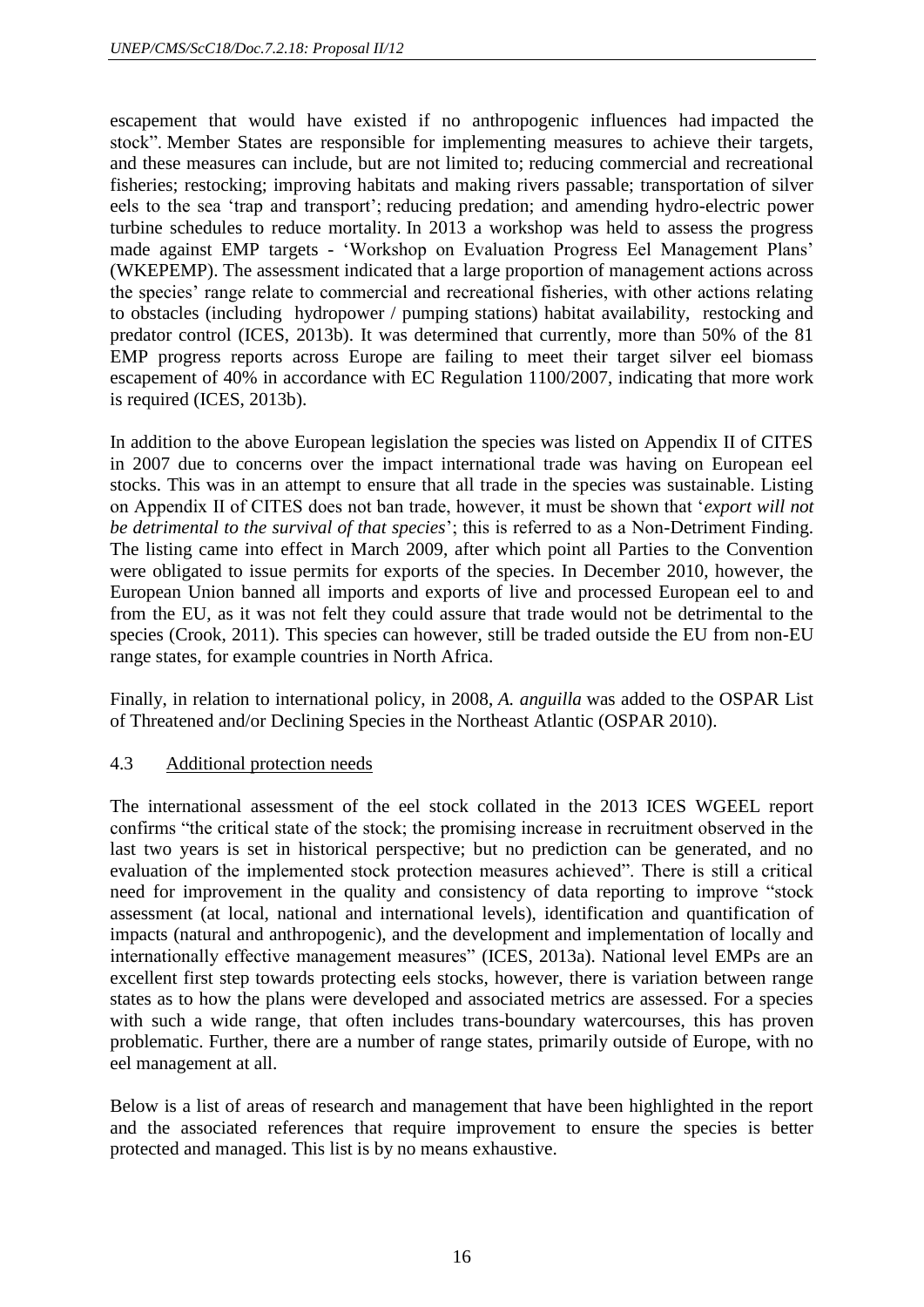- Fisheries enforcement and management
- Freshwater habitat restoration, improvement and protection including water quality
- Trans-boundary protection
- Monitoring programmes particularly in North Africa and the Mediterranean
- Stock assessments
- Area protection for key locations e.g. Sargasso Sea
- Easement of barriers such as dams and hydropower units to improve both upstream and downstream freshwater passage – including trap and transport programmes
- Threat assessment at the local, national and international level
- Water abstraction management e.g. screening of intakes and reduction of hydropower turbine activity during silver eel escapement
- Understanding of the benefits and limitations of restocking programmes

With regard to the proposed listing on CMS, this would be especially beneficial in relation to a number of these needs. As stated in section 4.2,  $>50\%$  of the 81 EMPs are failing to meet the target silver eel escapement in accordance with EC Regulation 1100/2007 indicating that current mitigation and management efforts require further refinement. Despite this, a number of European eel range states have yet to develop any management plans for the species and this could potentially be facilitated and encouraged through the listing on Appendix II. North African populations are poorly understood in comparison to other range states and the development of monitoring and management programmes in line with those in other range states.

More fundamentally, due to the life history of the species, there is a great need for transboundary collaborations both in relation to both the marine and freshwater habitats; at present there is little co-ordination and developing these would be hugely beneficial for the species. As indicated in section 3.4, barriers to migration have the potential to reduce available habitat for eels, and, in the case of hydropower, reduce escapement due to mortality and sub-lethal injury. Development of collaborations in relation to trans-boundary waterways could hugely benefit the management of both upstream and downstream migration.

| <b>Country</b>         | <b>CMS Party</b> |
|------------------------|------------------|
| Albania                | Yes              |
| Algeria                | Yes              |
| Austria                | Yes              |
| <b>Belarus</b>         | Yes              |
| Belgium                | Yes              |
| Bosnia and Herzegovina | N <sub>o</sub>   |
| Bulgaria               | Yes              |
| Croatia                | Yes              |
| Cyprus                 | Yes              |
| Czech Republic         | Yes              |
| Denmark                | Yes              |
| Egypt                  | Yes              |

## **5. Range States**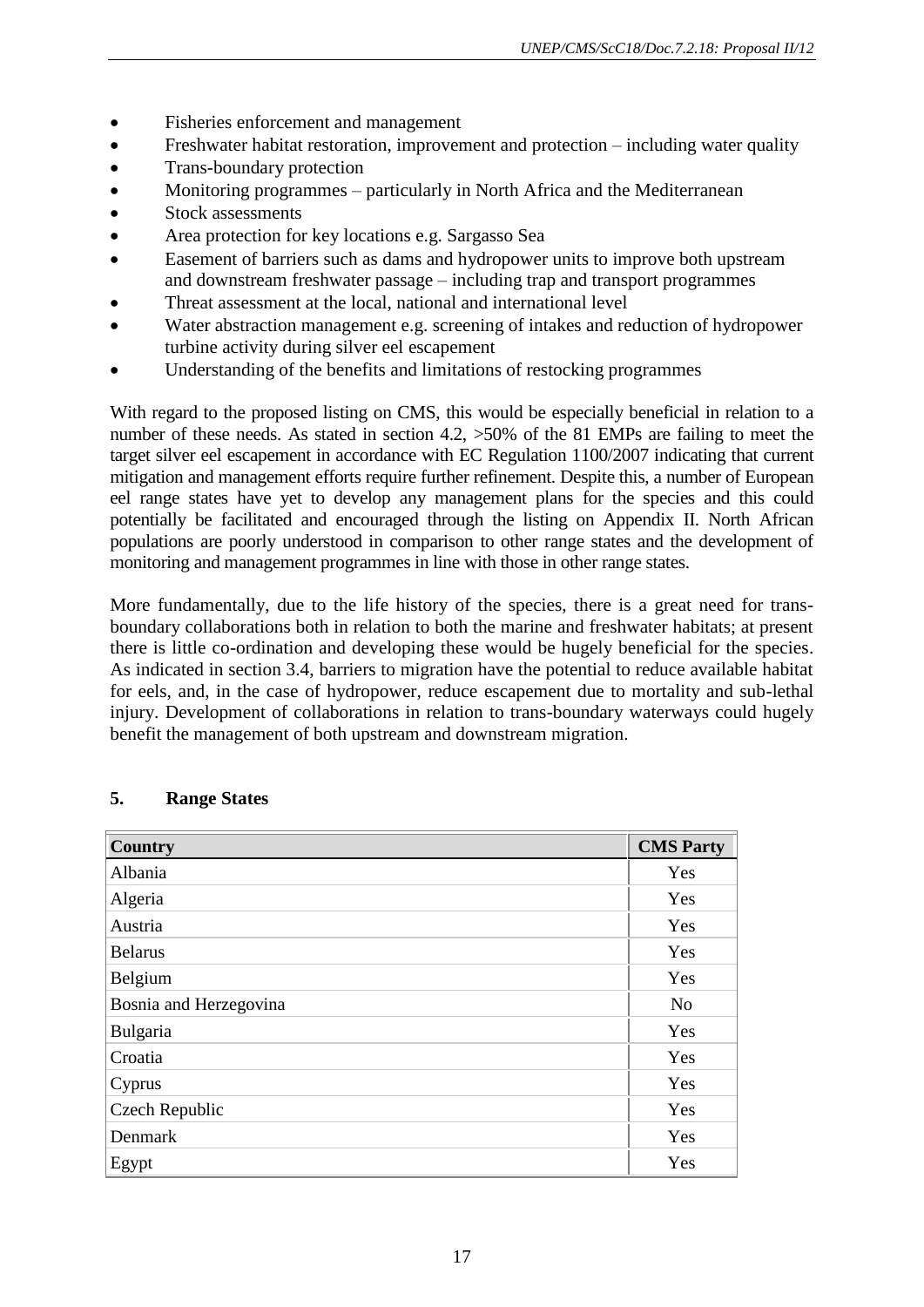| <b>Country</b>                                                    | <b>CMS Party</b> |
|-------------------------------------------------------------------|------------------|
| Estonia                                                           | Yes              |
| Finland                                                           | Yes              |
| France                                                            | Yes              |
| Georgia                                                           | Yes              |
| Germany                                                           | Yes              |
| Greece                                                            | Yes              |
| Iceland                                                           | N <sub>o</sub>   |
| Ireland                                                           | Yes              |
| <b>Israel</b>                                                     | Yes              |
| Italy                                                             | Yes              |
| Latvia                                                            | Yes              |
| Lebanon                                                           | N <sub>o</sub>   |
| Libya                                                             | Yes              |
| Lithuania                                                         | Yes              |
| Luxembourg                                                        | Yes              |
| Macedonia, the former Yugoslav Republic of                        | Yes              |
| Malta                                                             | Yes              |
| Mauritania                                                        | Yes              |
| Moldova                                                           | Yes              |
| Monaco                                                            | Yes              |
| Montenegro                                                        | Yes              |
| Morocco                                                           | Yes              |
| Netherlands                                                       | Yes              |
| Norway                                                            | Yes              |
| Poland                                                            | Yes              |
| Portugal                                                          | Yes              |
| Romania                                                           | Yes              |
| <b>Russian Federation</b>                                         | N <sub>o</sub>   |
| Serbia                                                            | Yes              |
| Slovakia                                                          | Yes              |
| Slovenia                                                          | Yes              |
| Spain                                                             | Yes              |
| Sweden                                                            | Yes              |
| Switzerland                                                       | Yes              |
| Syrian Arab Republic                                              | Yes              |
| Tunisia                                                           | Yes              |
| Turkey                                                            | N <sub>o</sub>   |
| Ukraine                                                           | Yes              |
| United Kingdom (incl. Gibraltar, Guernsey, Isle of Man and Jersey | Yes              |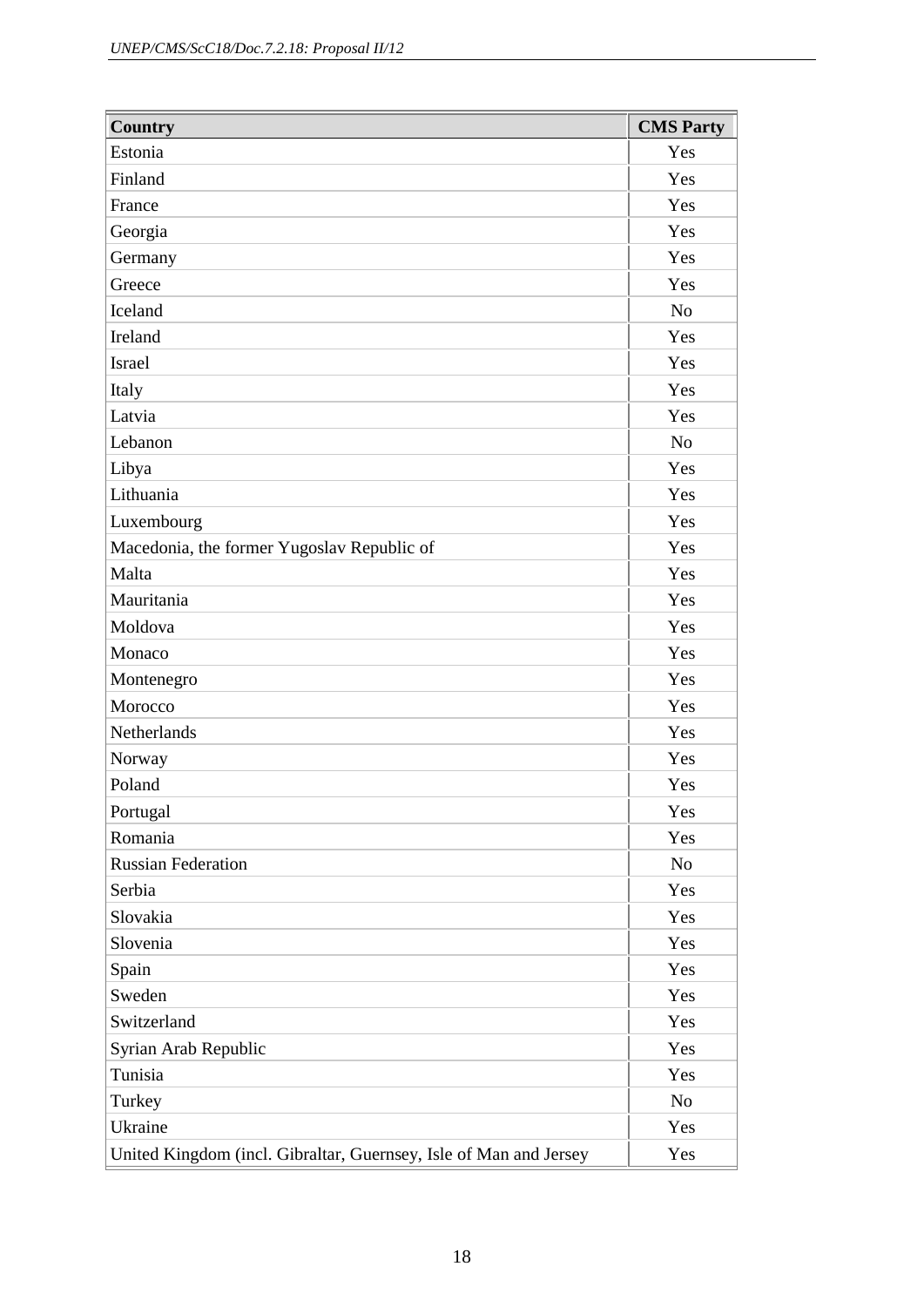## **FAO areas**

- 27. Atlantic northeast
- 31. Atlantic western central
- 34. Atlantic eastern central
- 37. Mediterranean and Black Sea

#### **6. Comments from Range States**

TBD

## **7. Acknowledgements**

The authors would like to thank Howard Roe, David Freestone and Kate Morrison for the opportunity to compile this document, and the funding that facilitated the process. We acknowledge input to unpublished documents from Vicki Crook, Anders Silvfergrip and Alan Walker that were used as source material for sections of the document. Zeb Hogan and Richard Skelton provided helpful guidance on drafting the text.

#### **8. References**

- Aarestrup, K., Økland, F., Hansen, M.M., Righton, D., Gargan, P., Castonguay, M., Bernatchez, L., Howey, P., Sparholt, H., Pedersen, M.I., and McKinley, R.S. (2009) Oceanic spawning migration of the European eel (*Anguilla anguilla*). *Science* **325**: 1660.
- Acou, A., Laffaille, P. and Legault, A. (2008) Migration pattern of silver eel (*Anguilla anguilla*, L.) in an obstructed river system. *Ecology of Freshwater Fish* **17**: 432-442.
- Albert, V. Jónsson, B. and Bernatchez, L. (2006) Natural hybrids in Atlantic eels (*Anguilla anguilla*, *A. rostrata*): evidence for successful reproduction and fluctuating abundance in space and time. *Molecular Ecology* **15**: 1903–1916.
- Arai, T. and Chino, N. (2012) Diverse migration strategy between freshwater and seawater habitats in the freshwater eel genus *Anguilla*. *Journal of Fish Biology* **81**: 442–455.
- Azeroual, A. (2010) *Anguilla anguilla* In: IUCN 2013. IUCN Red List of Threatened Species. Version 2013.1.
- Baruš, B., Moravec, F. and Prokeš, M. (1999) Anguillicolosis of the European eel (*Anguilla anguilla*) in the Czech Republic. *Czech Journal of Animal Science* **44**: 423-431.
- Béguer-Pon, M., Benchetrit, J., Castonguay, M., Campana, S.E., Stokesbury, M. J.W. and Dodson, J. J. (2012) Shark predation on migrating adult American eels (*Anguilla rostrata*) in the Gulf of St. Lawrence. *PLoS One* **7(10)** DOI: 10.1371
- Bonhommeau, S., Chassot E. and Rivot E. (2008a). Fluctuations in European eel (*Anguilla anguilla*) recruitment resulting from environmental changes in the Sargasso Sea. *Fisheries Oceanography* 17: 32–44.
- Bonhommeau, S., Chassot, E., Planque, B., Rivot, E., Knap, A.H. and Le Pape, O. (2008b) Impact of climate on eel populations of the Northern Hemisphere. *Marine Ecology Progress Series* **373**: 71-80.
- Bonhommeau, S., Castonguay, M., Rivot, E., Sabatie, R. and Le Pape. O. (2010) The duration of migration of Atlantic *Anguilla* larvae. *Fish and Fisheries* **11**: 289–306.
- Buysse, D., Mouton, A. M., Stevens, M., Van den Neucker, T. and Coeck, J. (2014) Mortality of European eel after downstream migration through two types of pumping stations. *Fisheries Management and Ecology*, **21**: 13–21.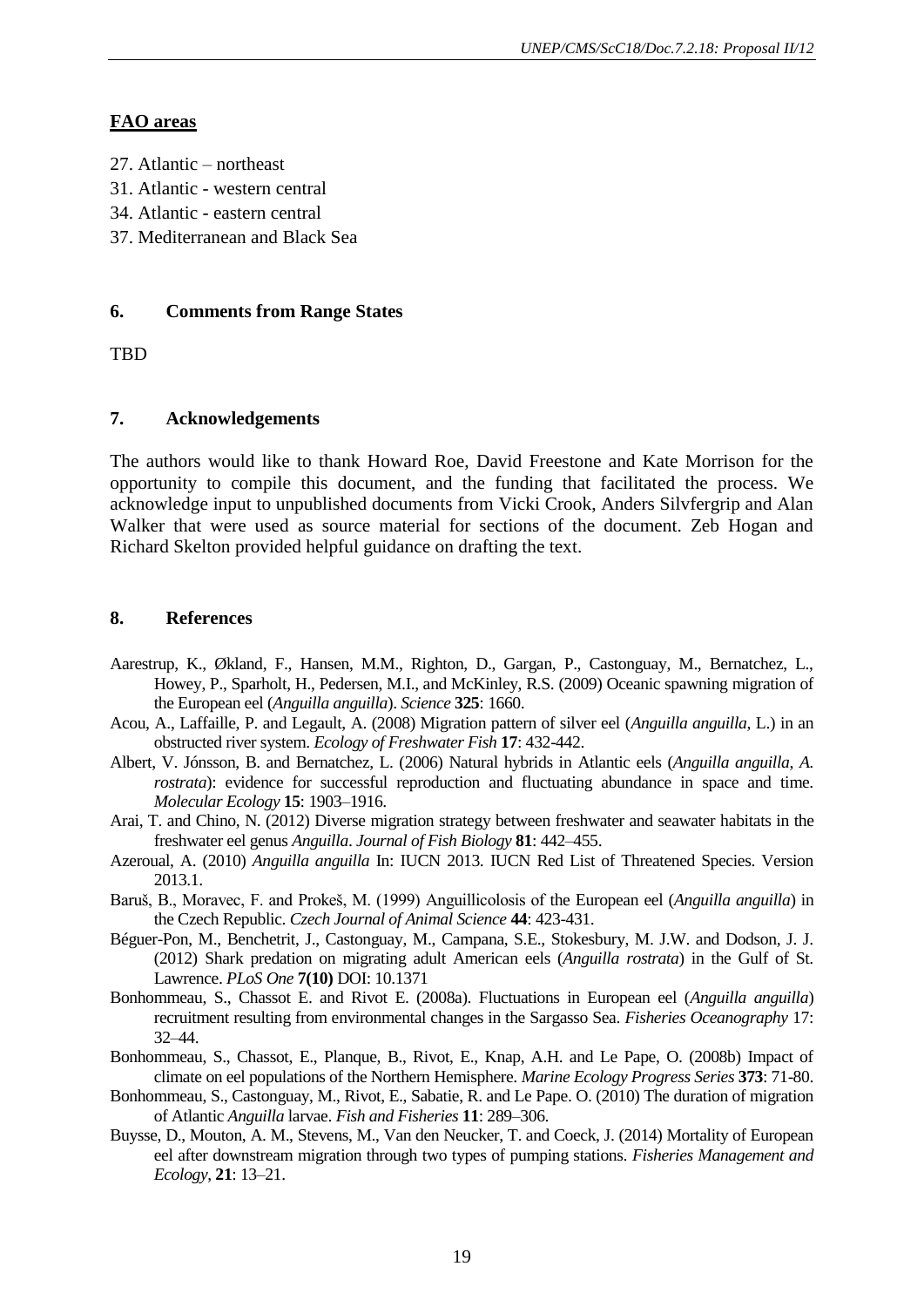- Calles, O., Olsson, I.C., Comoglio, C., Kemp, P. S., Blunden, L., Schmitz, M. and Greenberg, L. A. (2010). APPLIED ISSUES: Size-dependent mortality of migratory silver eels at a hydropower plant, and implications for escapement to the sea. *Freshwater Biology* **55**: 2167–2180.
- Carpentier, A., Marion, L., Paillisson, J.-M., Acou, A. and Feunteun, E. (2009) Effects of commercial fishing and predation by cormorants on the *Anguilla anguilla* stock of a shallow eutrophic lake. *Journal of Fish Biology* **74**: 2132-2138.
- Castonguay, M. and McCleave, J. D. (1987) Vertical distributions, did and ontogenic vertical migrations and net avoidance of leptocephati of *Anguilla* and other common species in the Sargasso Sea. *Journal of Plankton Research* **9**: 195-214.
- Crook, V. (2011) Trade in European Eels: Recent Developments under CITES and the EU Wildlife Trade Regulations. *TRAFFIC Bulletin* 23(2): 71-74.
- Crook, V. and Nakamura, M. (2013) Glass eels: Assessing supply chain and market impacts of a CITES listing on anguilla species. *TRAFFIC Bulletin* **25**(1): 24-30.
- Daverat, F., Limberg, K. E., Thibault, I., Shiao, J. C., Dodson, J. J., Caron, F., Tzeng, W. N., Iizuka, Y. and Wickström, H. (2006) Phenotypic plasticity of habitat use by three temperate eel species, *Anguilla anguilla*, *A. japonica* and *A. rostrata*. *Marine Ecology Progress Series* **308,** 231–241.
- Davey, A.J.H., and Jellyman, D.J. (2005) Sex determination in freshwater eels and management options for manipulation of sex. *Reviews in Fish Biology and Fisheries* **15**: 37-52.
- De Charleroy, D., Grisez, L., Thomas, K., Belpaire, C. and Ollevier, F. (1990) The life cycle of *Anguillicola crassus*. *Diseases of Aquatic Organisms* **8**: 77-84.
- DEFRA (2010) Eel Management plans for the United Kingdom Thames River Basin District.
- Dekker, W. (2003) Did lack of spawners cause the collapse of the European Eel, *Anguilla anguilla*? *Fisheries Management and Ecology* **10**: 365-376.
- Dekker, W. (2007) Coming to grips with the eel stock slip-sliding away. In: M. G. Schechter, W. W. Taylor, & N. J. Leonard, (ed.), International governance of fisheries ecosystems: learning from the past, finding solutions for the future. Bethesda, MD.
- Durif, C. M. F., van Ginneken, V., Dufour, S., Müller, T. and Elie, P. (2009) Seasonal evolution and individual differences in silvering eels from different locations. In: G. Van den Thillart, S. Dufour, and J.C. Rankin, (eds.), *Spawning migration of the European eel: Reproduction index, a useful tool for conservation management* pp. 13-38: Springer Netherlands.
- Durif, C.M.F, Gjøsæter, J. and Vøllestad, L.A. (2011) Influence of oceanic factors on *Anguilla anguilla* (L.) over the twentieth century in coastal habitats of the Skagerrak, southern Norway. *Proceeding of the Royal Society B* **278**: 464-473.
- Durif, C.M.F., Browman, H.I., Skiftesvik, A.B., Vøllestad, L.A., Stockhausen, H.H. and Phillips J.B. (2013) Magnetic compass orientation in the European eel. *PLoS ONE* **8(3)**: e59212.
- Evans, D.W., Matthews, M.A. and McClintock, C.A. (2001) The spread of the eel swimbladder nematode *Anguillicola crassus* through the Erne system, Ireland. *Journal of Fish Biology* **59** 1416-1420.
- FAO (2013) Capture and Aquaculture Production (1950-2011) and Fisheries Commodities Production and Trade (1976-2009) datasets. FISHSTAT.
- Fazio, G., Sasal, P., Mouahid, G., Lecomte-Finiger, R. and Moné, H. (2012) Swimbladder nematodes (*Anguillicoloides crassus*) disturb silvering in European eels (*Anguilla anguilla*). *Journal of Parasitology* **98**: 695-705.
- Freyhof, J. and Brooks, E. (2011) European Red List of Freshwater Fishes. Luxembourg: Publications Office of the European Union.
- Friedland, K.D., Miller, M. J. and Knights, B. (2007) Oceanic changes in the Sargasso Sea and declines in recruitment of the European eel. *ICES Journal of Marine Science* **64**:519–530.

Froese, R. and Pauly, D. (eds.) (2005) *FishBase* version (11/2005) World Wide Web electronic publication. Gärdenfors, U. (ed.) (2005) The 2005 Red List of Swedish Species.

- Geeraerts, C. and Belpaire, C. (2010) The effects of contaminants in European eel: a review. *Ecotoxicology* **19**: 239–266
- Gollock, M.J., Kennedy C.R. and Brown, J.A. (2005) European eels, *Anguilla anguilla* (L.), infected with *Anguillicola crassus* exhibit a more pronounced stress response to severe hypoxia than uninfected eels. *Journal of Fish Diseases* **28**: 429–436.
- Gollock, M., Curnick, D. and Debney, A. (2011) Recent recruitment trends of juvenile eels in tributaries of the River Thames. *Hydrobiologia* **672**:33–37.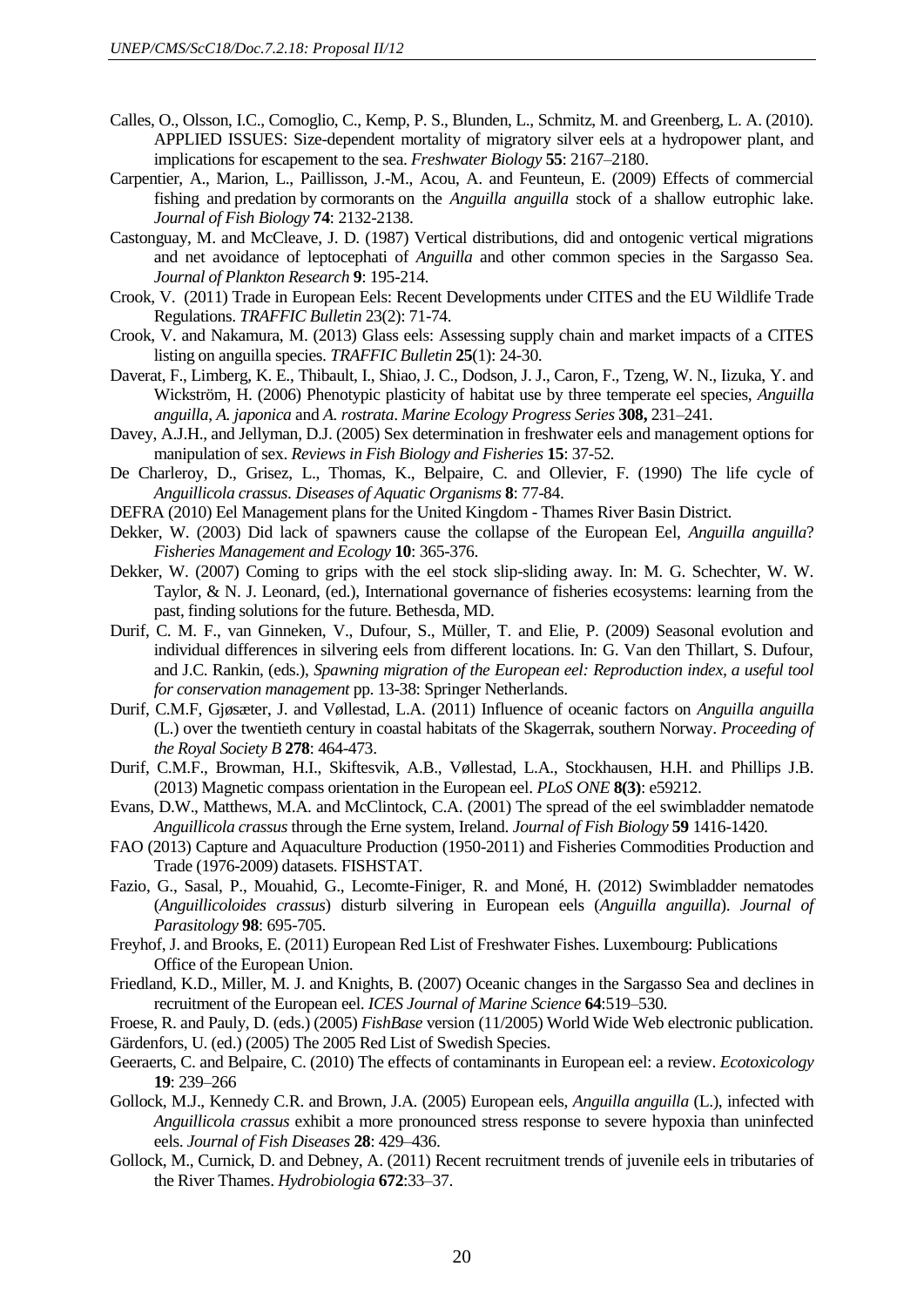- Grassi, B. (1896) The reproduction and metamorphosis of the common eel *(Anguilla vulgaris*). *Proceedings of the Royal Society* **60**: 260-271.
- HELCOM (2013) HELCOM Red List of Baltic Sea species in danger of becoming extinct. *Baltic Sea Environmental Proceedings* **140**.
- Henderson, P.A., Plenty, S.J., Newton, L.C. and Bird, D.J. (2012) Evidence for a population collapse of European eel (*Anguilla anguilla*) in the Bristol Channel. *Journal for the Marine Biological Association of the UK* **92**: 843-851.
- ICES (2002) Report of the 2002 session of the Joint EIFAC/ICES Working Group on Eels.
- ICES (2006) Report of the 2006 session of the Joint EIFAC/ICES Working Group on Eels.
- ICES (2007) Report of the 2007 session of the Joint EIFAC/ICES Working Group on Eels.
- ICES (2008) Report of the 2008 session of the Joint EIFAC/ICES Working Group on Eels.
- ICES (2009) Report of the Study Group on Anguillid Eels in Saline Waters (SGAESAW).
- ICES (2010) Report of the 2010 session of the Joint EIFAC/ICES Working Group on Eels.
- ICES (2012) Report of the 2012 session of the Joint EIFAC/ICES Working Group on Eels.
- ICES (2013a) Report of the 2013 session of the Joint EIFAC/ICES Working Group on Eels.
- ICES (2013b) Report of the Workshop on Evaluation Progress Eel Management Plans (WKEPEMP).
- Inoue, J. G., Miya, M., Miller, M. J., Sado, T., Hanel, R., Hatooka, K., Aoyama, J., Minegishi, M., Nishida, M. and Tsukamoto, K. (2010) Deep-ocean origin of the freshwater eels. *Biology Letters* **6**: 363–366.
- Jansen, H. M., Winter, H. V., Bruijs, M. C. M. and Polman, H. J. G. (2007) Just go with the flow? Route selection and mortality during downstream migration of silver eels in relation to river discharge. *ICES Journal of Marine Science* **64**: 1437–1443.
- Kålås, J.A., Viken, Å., Henriksen, S. and Skjelseth, S. (eds.). (2010) The 2010 Norwegian Red List for Species. Norwegian Biodiversity Information Centre, Norway.
- King, J.L., Marnell, F., Kingston, N., Rosell, R., Boylan, P., Caffrey, J.M., FitzPatrick, Ú., Gargan, P.G., Kelly, F.L., O'Grady, M.F., Poole, R., Roche, W.K. and Cassidy, D. (2011) Ireland Red List No. 5: Amphibians, Reptiles & Freshwater Fish. National Parks and Wildlife Service, Department of Arts, Heritage and the Gaeltacht, Dublin, Ireland
- Kleckner, R.C. and McCleave, J.D. (1988) The northern limit of spawning by Atlantic eels (*Anguilla* spp.) in the Sargasso Sea in relation to thermal fronts and surface water masses. *Journal Marine Research* **46**: 647–667.
- Kettle, A.J., Vøllestad, L.A. and Wibig, J. (2011) Where once the eel and the elephant were together: decline of the European eel because of changing hydrology in southwest Europe and northwest Africa? *Fish and Fisheries* **12**: 380–411.
- McCleave, J.D. (1993) Physical and behavioral controls on the oceanic distribution and migration of leptocephali. *Journal of Fish Biology* **43**: 243-273.
- McCleave, J. D., Kleckner, R. C. and Castonguay M. (1987) Reproductive sympatry of American and European eels and implications for migration and taxonomy. *American Fisheries Society Symposium* 1: 286–297.
- Miller, M.J. and McCleave J.D. (1994) Species assemblages of leptocephali in the subtropical convergence zone of the Sargasso Sea. *Journal of Marine Research* **52**: 743–772.
- Miller, M. J., Kimura, S., Friedland, K. D., Knights, B., Kim, H., Jellyman, D. J. and Tsukamoto, K. (2009) Review of ocean-atmospheric factors in the Atlantic and Pacific oceans influencing spawning and recruitment of anguillid eels. Pages 231–249 *In*: Haro, A. J., Smith, K. L., Rulifson, R. A., Moffitt, C. M., Klauda, R. J., Dadswell, M. J., Cunjak, R. A., Cooper, J. E., Beal, K. L. and Avery, T. S. editors. Challenges for Diadromous Fishes in a Dynamic Global Environment. American Fisheries Society Symposium **69**, Bethesda Maryland.
- Moravec, F. (1992) Spreading of the nematode *Anguillicola crassus* (Dranunculoidea) among the eel populations in Europe. *Folia Parasitologica* **39**: 247-248.
- Moriarty, C. (1986) Riverine migration of young eels *Anguilla anguilla* (L.). *Fisheries Res*earch **4**: 43-58.
- Moriarty, C. and Dekker, W. (1997) Management of the European eel. *Irish Fisheries Bulletin* **15**: 1-110.
- NERI (2009) Atlas over danske ferskvandsfisk, (http://www2.dmu.dk/1\_Om\_DMU/2\_Tvaerfunk/3 fdc\_bio/projekter/redlist/data\_en.asp?ID=8495&gruppeID=12)
- Obermiller, L.E. and Pfeiler, E. (2003) Phylogenetic relationships of elopomorph fishes inferred from mitochondrial ribosomal DNA sequences. *Molecular Phylogenetics and Evolution* 26: 202–214
- OSPAR (2010) Background Document for European eel *Anguilla anguilla*. OSPAR Commission.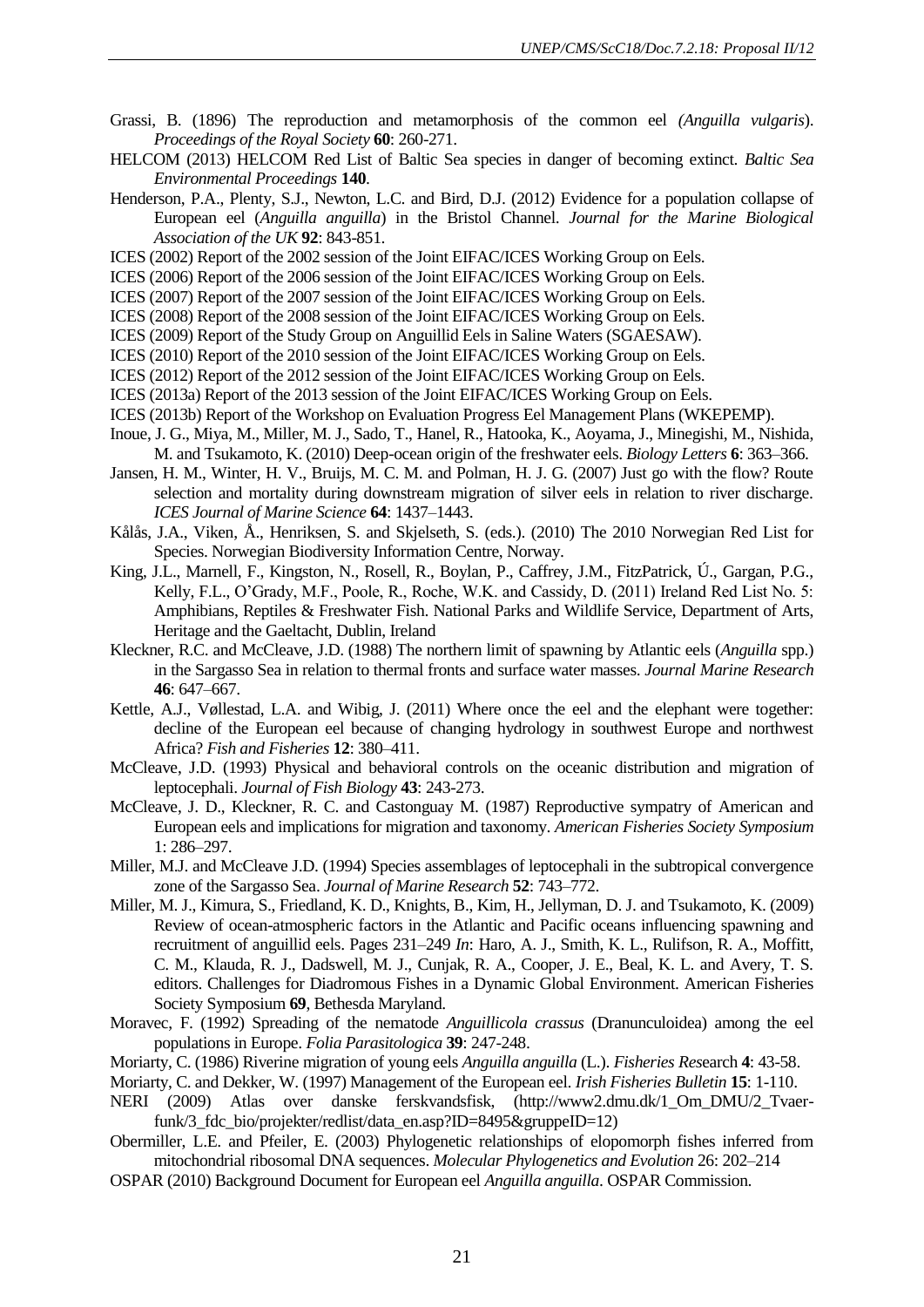- Otake, T., Nogami, K. and Maruyama K. (1993) Dissolved and particulate organic matter as possible food sources for eel leptocephali. *Marine Ecology Progress Series* 92: 27–34.
- Otake, T., Inagaki, T., Hasumoto, H., Mochioka, N. and Tsukamoto, K. (1998) Diel vertical distribution of *Anguilla japonica* leptocephali. *Ichthyology Research* **45**: 208–211.
- Pacariz, S., Westerberg, H. and Björk, G. (2014) Climate change and passive transport of European eel larvae. *Ecology of Freshwater Fish* **23**: 86–94
- Palstra, A. P., van Ginneken, V. J. T., Murk, A. J. and van den Thillart, G. (2006) Are dioxin-like contaminants responsible for the eel (*Anguilla anguilla*) drama? *Naturwissenschaften* **93:** 145-148.
- Palstra, A. P., Heppener, D. F. M., van Ginneken, V. J. T., Szekely, C. and van den Thillart, G. E. E. J. M. (2007) Swimming performance of silver eels is severely impaired by the swim-bladder parasite *Anguillicola crassus*. *Journal of Experimental Marine Biology and Ecology* **352**: 244-256.
- Pankhurst, N.W. and Sorensen, P.W. (1984) Degeneration of the alimentary tract in sexually maturing European *Anguilla anguilla* (L.) and American eels *Anguilla rostrata* (LeSueur). *Canadian Journal of Zoology* **62**: 1143-1149.
- Pawson, M. (2012) Does translocation and restocking confer any benefit to the European eel population? Sustainable Eel Group - SEG.
- Pedersen, M. I., Jepsen, N., Aarestrup, K., Koed, A., Pedersen, S. and Økland, F. (2012) Loss of European silver eel passing a hydropower station. *Journal of Applied Ichthyology* **28**: 189–193.
- Piper, A. T., Wright, R. M., Walker, A. M. and Kemp, P. S. (2013) Escapement, route choice, barrier passage and entrainment of seaward migrating European eel, *Anguilla anguilla*, within a highly regulated lowland river. *Ecological Engineering* **57**: 88-96.
- Robinet, T. and Feunteun, E. (2002) Sublethal effects of exposure to chemical compounds: a cause for the decline in Atlantic eels? *Ecotoxicology* **11**: 265-277.
- Ringuet, S., Muto, F. and Raymakers, C. (2002) Eels: Their harvest and trade in Europe and Asia. *TRAFFIC Bulletin* **19**: 1-26.
- Schmidt, J. (1922) The breeding places of the eel. *Philosophical Transactions of the Royal Society of London Series B* **211**: 179–208.
- Silvfergrip, A. (2009) CITES Identification Guide to the Freshwater eels (Anguillidae).
- Svedäng, H (1999) Vital population statistics of the exploited eel stock on the Swedish west coast. *Fisheries Research* **40**: 251-265.
- Svedäng, H. and Wickström, H. (1997) Low fat contents in female silver eels: indications of insufficient energetic stores for migration and gonadal development. *Journal of Fish Biology* **50**: 475-486.
- Svedäng, H., Neuman, E. and Wickström H. (1996) Maturation patterns in female European eel: age and size at the silver eel stage. *Journal of Fish Biology* **48**:342-351*.*
- Tabouret, H., Bareille, G., Claverie, F., Pécheyran, C., Prouzet, P. and Donard, O.F.X. (2010) Simultaneous use of strontium:calcium and barium:calcium ratios in otoliths as markers of habitat: Application to the European eel (*Anguilla anguilla*) in the Adour basin, South West France, *Marine Environmental Research* **70**: 35-45
- Teng, H-Y., Lin, Y-S., and Tzeng., C.S. (2009) A new *Anguilla* species and a re-analysis of the phylogeny of freshwater eels. *Zoological Studies* **48**: 808-822.
- Tesch, F.W. (1977) *The Eel—Biology and Management of anguillid eels.* Chapman and Hall: London.
- Todd, P.R. (1981) Timing and periodicity of migrating New Zealand freshwater eels (*Anguilla* spp.). *New Zealand Journal of Marine and Freshwater Research* **15**: 225–235.
- Todd, C.D., Hughes, S.L., Marshall, C.T, Maclean, J.C., Longeran, M.E. and Biuw, E.M. (2008) Detrimental effects of recent ocean surface warming on growth condition of Atlantic salmon. *Global Change Biology* **14**: 958–970.
- Traffic (2012) Overview of important international seizures in the European Union. *Briefing prepared by TRAFFIC for the European Commission*.
- Tsukamoto, K., Aoyama, J. and Miller, M.J. (2002) Migration, speciation, and the evolution of diadromy in anguillid eels. *Canadian Journal of Fisheries and Aquatic Sciences* **59**: 1989-1998.
- UICN France, MNHN, SFI and ONEMA (2010) La Liste rouge des espèces menacées en France Chapitre Poissons d'eau douce de France métropolitaine. Paris, France.
- UNEP WCMC. (2013) UNEP-WCMC Species Database: CITES-Listed Species. Available at: [http://www.unep-wcmc-apps.org.](http://www.unep-wcmc-apps.org/)